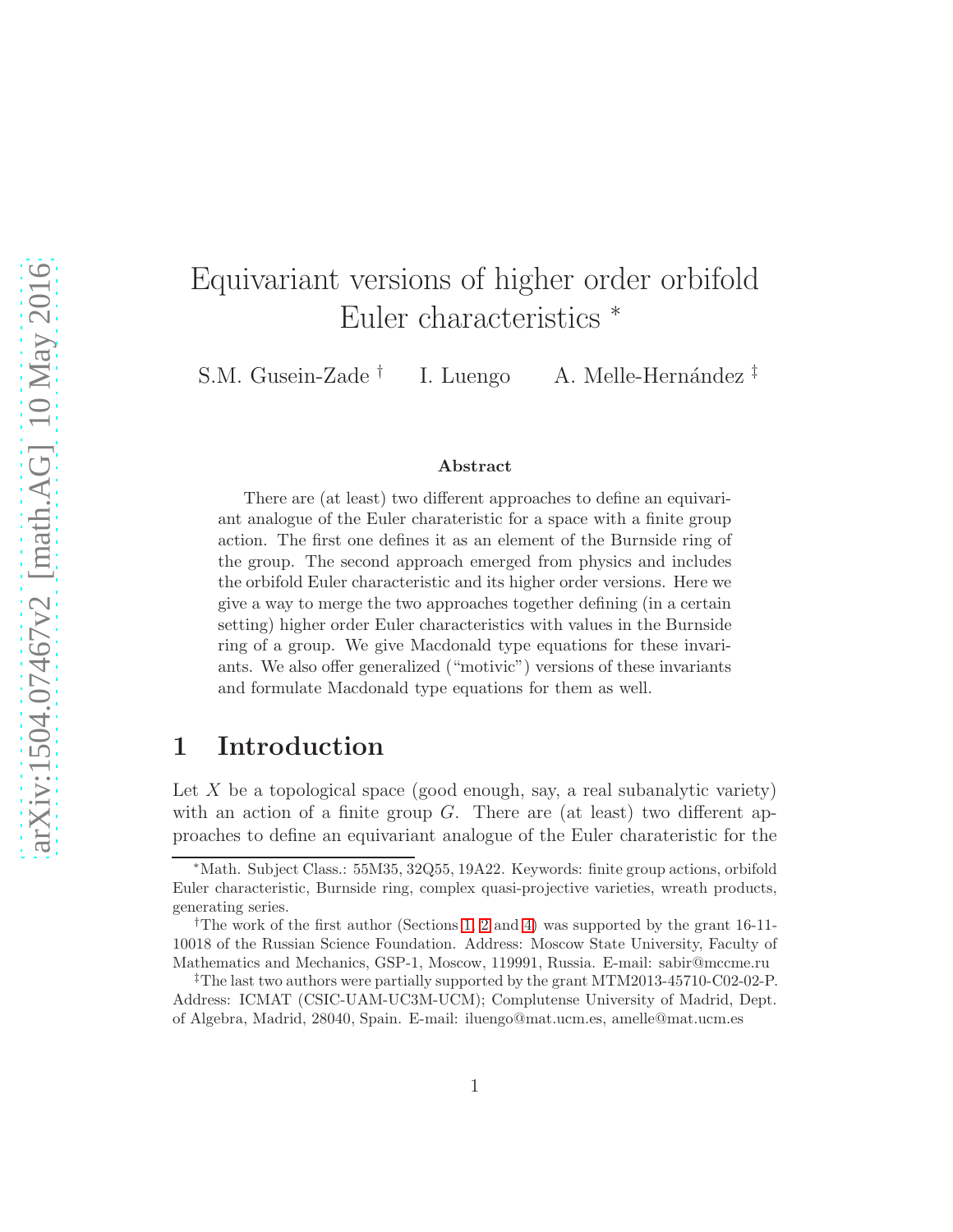pair  $(X, G)$ . The first one ([\[27\]](#page-18-0)) defines the *equivariant Euler characteris*tic  $\chi^G(X)$  as an element of the Burnside ring  $A(G)$  of the group G. The second approach emerged from physics (the string theory of orbifolds: [\[10\]](#page-17-0), [\[11\]](#page-17-1)). The *orbifold Euler characteristic*  $\chi^{orb}(X, G)$  is defined through the fixed point sets of some subgroups of  $G$  and is an integer. Higher order (orb*ifold)* Euler characteristics were introduced in [\[1\]](#page-16-0) and [\[8\]](#page-17-2) (also as integers). They can be defined through the fixed point sets of collections of commuting elements in G. Here we give a way to merge the two approaches together.

Through this paper we consider the Euler characteristic  $\chi(\cdot)$  defined as the alternating sum of the dimensions of the cohomology groups with compact support. This Euler characteristic is not a homotopy invariant in the usual sense, but an invariant of the homotopy type defined in terms of proper maps. It is an additive function on the algebra of ("good") spaces. For complex quasi-projective varieties this Euler characteristic coincides with the "usual" one, i. e., with the alternating sum of the dimensions of the usual cohomology groups.

There is the universal additive invariant on the algebra of complex constructible sets. It takes values in the Grothendieck ring  $K_0(\text{Var}_{\mathbb{C}})$  of complex quasi-projective varieties and can be regarded as a generalized ("motivic") *Euler characteristic*  $\chi_g(X)$ . There were defined generalized ("motivic") analogues of the orbifold Euler characteristic and of its higher order generalizations. First it was essentially made in [\[2\]](#page-16-1) (for the Hodge-Deligne polynomial) and then formulated precisely in [\[17\]](#page-18-1) and [\[19\]](#page-18-2). These higher order generalized Euler characteristics take values in a certain modification of the Grothendieck ring  $K_0(\text{Var}_{\mathbb{C}})$  of complex quasi-projective varieties.

The Euler characteristic satisfies the Macdonald type equation

<span id="page-1-0"></span>
$$
1 + \sum_{n=1}^{\infty} \chi(S^n X) \cdot t^n = (1 - t)^{-\chi(X)}, \tag{1}
$$

where  $S^n X = X^n / S_n$  is the *n*th symmetric power of X (see, e.g., [\[23\]](#page-18-3)). A Macdonald type equation for a given invariant expresses the generating series of the values of the invariant for the symmetric powers of a space (or for their analogues) as a series not depending on the space (in this case  $(1-t)^{-1}$ ) with the exponent equal to the value of the invariant for the space itself. If the invariant takes values in a ring R different from a number ring (i.e., from  $\mathbb{Z}$ ,  $\mathbb{Q}, \mathbb{R}$  or  $\mathbb{C}$ ), Macdonald type equations can be formulated in terms of a socalled power structure over the ring. There are Macdonald type equations for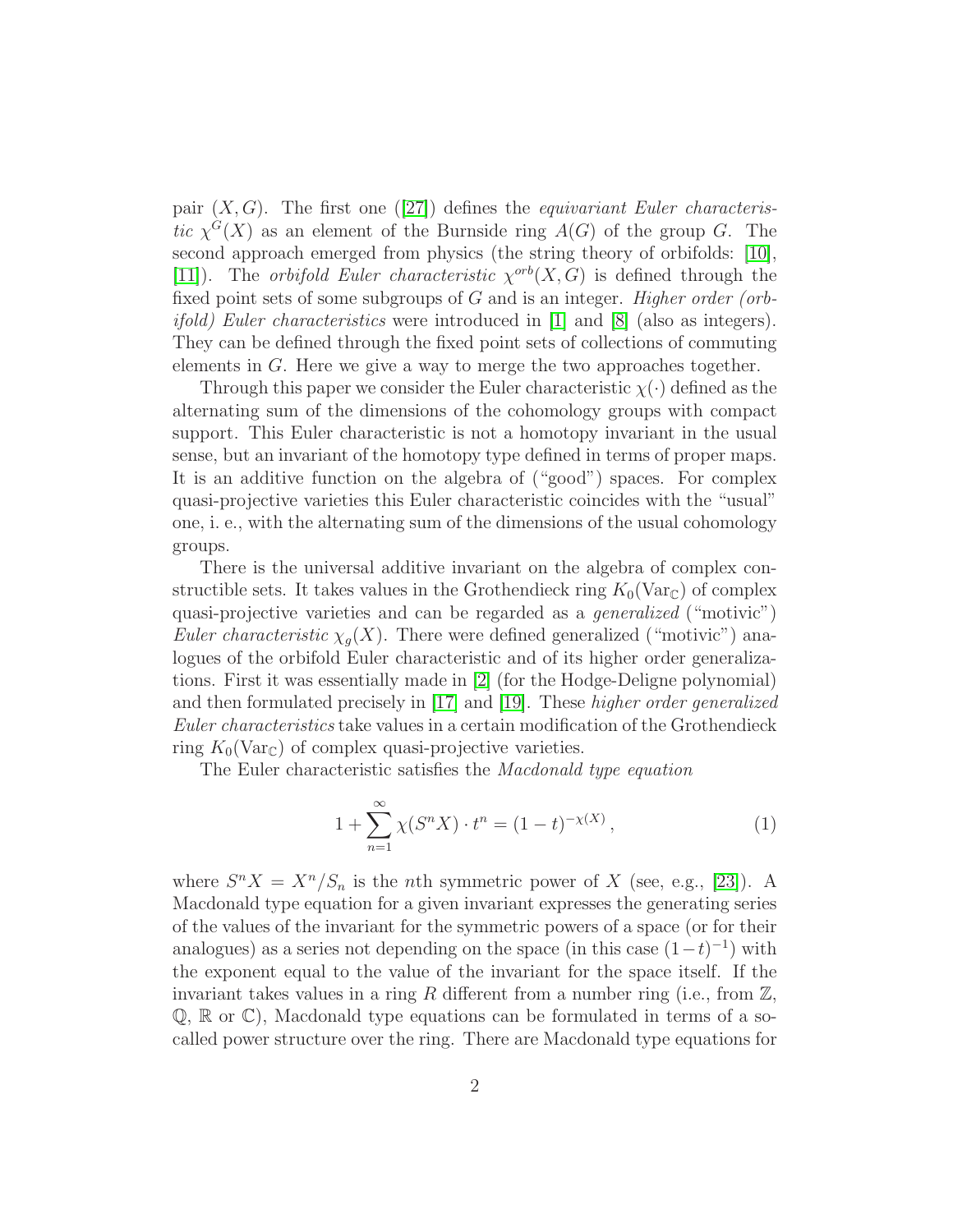the orbifold Euler characteristic and for its higher order analogues ([\[29\]](#page-19-0), [\[28\]](#page-18-4)) and also for the equivariant Euler characteristic with values in the Burnside ring  $A(G)$  of G (see Lemma [1](#page-10-0) below). An analogue of these equations for the generalized ("motivic") higher order Euler characteristics was obtained in [\[19\]](#page-18-2). It was formulated in terms of the (natural) power structure over the Grothendieck ring  $K_0(\text{Var}_{\mathbb{C}})$  of complex quasi-projective varieties: [\[15\]](#page-17-3). (Its version for the orbifold Hodge-Deligne polynomial was proved in [\[30\]](#page-19-1).)

Here we define higher order Euler characteristics with values in the Burnside ring of a group. This is made in the setting when there are two commuting finite group actions. Then one of them can be treated in the way similar to "the orbifold aproach" and the other in the way which leads to invariants (say, equivariant Euler characteristic) with values in the Burnside ring of the group. This situation can be met, for example, in the following considerations. Assume that  $(f, G)$  is a pair consisting of a quasi-homogeneous polynomial f and an abelian group  $G$  of its (diagonal) symmetries. Such pairs are subjects of analysis, in particular, in the Berglund-Hübsch-Henningson mirror symmetry  $[3]$ ,  $[4]$ . The classical monodromy transformation of f is a map of a finite order from the Milnor fibre of  $f$  into itself. It commutes with the G-action. Thus one has the action of two groups: the group  $G$  and the (cyclic) group generated by the monodromy transformation. A study of the orbifold monodromy zeta function of  $f$  leads to the situation when one should apply "the orbifold approach" to the first action whence the other one should be treated in another way, see, e. g., [\[12\]](#page-17-5). We give Macdonald type equations for the constructed invariants. We also offer generalized ("motivic") versions of these invariants and formulate Macdonald type equations for them as well.

#### <span id="page-2-0"></span>2 Power structures over rings

As it was indicted above, a Macdonald type equation for an invariant can be formulated in terms of a power structure over the ring of values of the invariant. Let  $R$  be a commutative associative ring with unity. A power structure over the ring R gives sense to expressions of the form  $(A(t))^m$ , where  $A(t) = 1 + a_1 t + a_2 t^2 + \dots$  is a power series with the coefficients  $a_i$ from  $R$  and  $m$  is an element of  $R$ .

**Definition:** A *power structure* over the ring R is a map  $(1 + tR[[t]]) \times R \rightarrow$  $1 + tR[[t]]((A(t),m) \mapsto (A(t))^m)$  possessing the following properties:

1)  $(1 + a_1t + ...)$ <sup>m</sup> = 1 + ma<sub>1</sub>t + ...;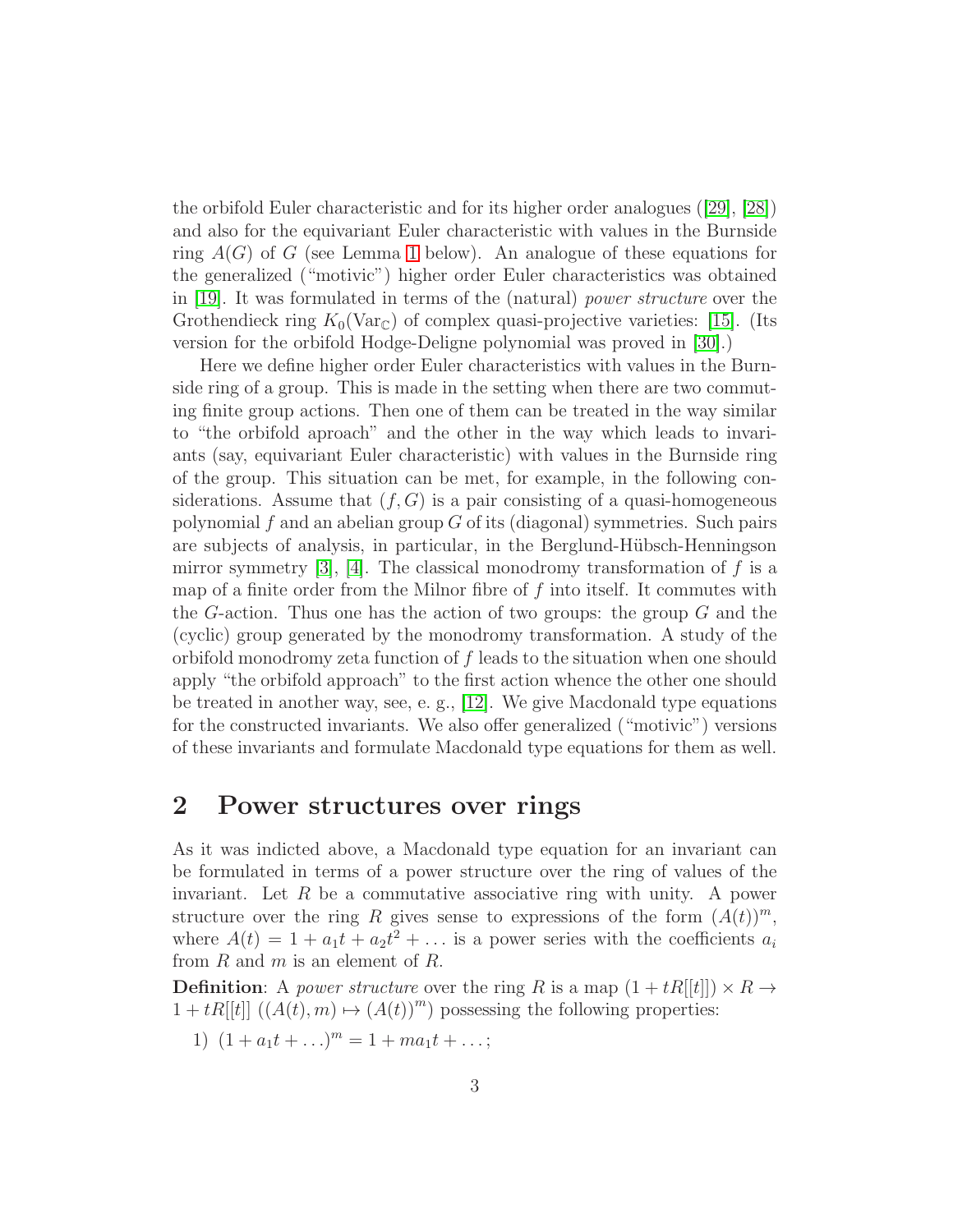- 2)  $(A(t)B(t))^m = (A(t))^m (B(t))^m;$
- 3)  $(A(t))^{m+n} = (A(t))^{m} (A(t))^{n};$
- 4)  $(A(t))^{mn} = ((A(t))^{m})^{n}$ .

Let **m** be the ideal  $tR[[t]]$  in the ring  $R[[t]]$ .

**Definition:** A power structure over the ring  $R$  is *finitely determined* if the fact that  $A(t) \in 1 + \mathfrak{m}^k$  implies that  $(A(t))^m \in 1 + \mathfrak{m}^k$ .

The natural power structure over the ring  $\mathbb R$  of integers is defined by the standard formula for a power of a series (see, e. g., [\[26\]](#page-18-5)):

$$
(1 + a_1t + a_2t^2 + \dots)^m =
$$
  
=  $1 + \sum_{k=1}^{\infty} \left( \sum_{\{k_i\} : \sum i k_i = k} \frac{m(m-1) \cdots (m - \sum_i k_i + 1) \cdot \prod_i a_i^{k_i}}{\prod_i k_i!} \right) \cdot t^k.$ 

An important example of a power structure over the Grothendieck ring of quasi-projective varieties was introduced in [\[15\]](#page-17-3).

A quasi-projective variety is the complement of a projective variety in a projective one. The Grothendieck ring  $K_0(\text{Var}_{\mathbb{C}})$  of complex quasi-projective varieties is the abelian group generated by the classes of complex quasiprojective varieties modulo the relations:

- 1) if X and X' are isomorphic, then  $[X] = [X']$ ;
- 2) if  $Y \subset X$  is a Zariski closed subset, then  $[X] = [Y] + [X \setminus Y]$ .

The multiplication in  $K_0(\text{Var}_{\mathbb{C}})$  is defined by the cartesian product. The class  $\mathbb{L} = [\mathbb{A}_{\mathbb{C}}^1]$  of the complex affine line plays a special role in a number of constructions connected with the Grothendieck ring  $K_0(\text{Var}_{\mathbb{C}})$ . (In [\[6\]](#page-17-6) it was shown that  $\mathbb L$  is a divisor of zero in  $K_0(\text{Var}_{\mathbb C})$ .)

A power structure over the ring  $K_0(\text{Var}_{\mathbb{C}})$  is defined in [\[15\]](#page-17-3) by the formula

<span id="page-3-0"></span>
$$
(1 + [A1]t + [A2]t2 + ...)^{[M]} =
$$
  
=  $1 + \sum_{k=1}^{\infty} \left( \sum_{\{k_i\} : \sum i k_i = k} \left[ \left( (M^{\sum_i k_i} \setminus \Delta) \times \prod_i A_i^{k_i} \right) / \prod_i S_{k_i} \right] \right) \cdot t^k$ , (2)

where  $A_i$ ,  $i = 1, 2, \ldots$ , and M are quasi-projective varieties ([ $A_i$ ] and [M] are their classes in the ring  $K_0(\text{Var}_\mathbb{C})$ ,  $\Delta$  is the large diagonal in  $M^{\sum_i k_i}$ ,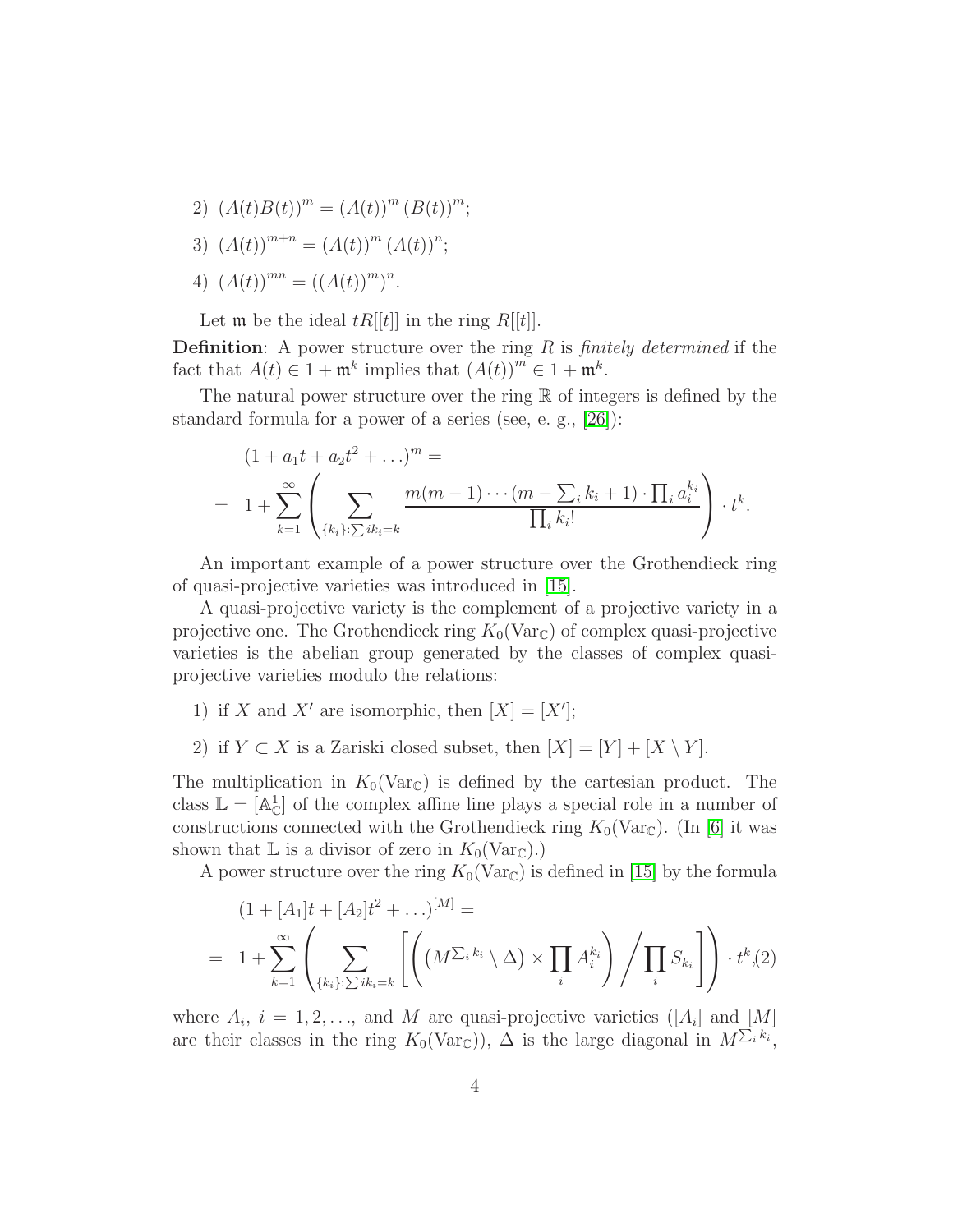i. e., the set of (ordered)  $(\sum_i k_i)$ -tuples of points of M with at least two coinciding ones, the group  $S_{k_i}$  of permutations on  $k_i$  elements acts by the simultaneous permutations on the components of the corresponding factor  $M^{k_i}$  in  $M^{\sum_i k_i} = \prod_i M^{k_i}$  and on the components of  $A_i^{k_i}$ .

One can see that the coefficient at  $t^k$  in the right hand side of [\(2\)](#page-3-0) has the following interpretation. Let  $I : \prod^{\infty}$  $i=1$  $A_i \to \mathbb{Z}$  be the "tautological function" on the disjoint union  $\prod^{\infty}$  $i=1$  $A_i$  sending  $A_i$  to i. The coefficient at  $t^k$  in the right hand side of [\(2\)](#page-3-0) is represented by the configuration space of pairs  $(K, \psi)$ , where K is a finite subset of M and  $\psi$  is a map  $K \to \prod^{\infty}$  $i=1$  $A_i$  such that  $\sum$ x∈K  $I(\psi(x)) =$ k. This interpretation makes it much easier to prove that the equation  $(2)$ really defines a power structure (i. e., to verify the properties 2)-4) from the definition) and also permits to prove some formulae for generating series of classes of Hilbert schemes of "fat points" (zero-dimensional subschemes) on quasi-projective manifolds (see, e. g.,  $[16]$ ). Less formally, see  $[14]$ ,  $[9]$ , one can say that on the variety  $M$  there live particles equipped with some natural numbers (multiplicities, masses, charges,  $\dots$ ). A particle of multiplicity n has a complicated space of internal states which is parametrized by points of a quasi-projective variety  $A_n$  and the coefficient at  $t^k$  is the configuration space of tuples of particles with the total multiplicity  $k$ .

The notion of a power structure over a ring is closely related with the notion of a  $\lambda$ -ring structure. A  $\lambda$ -ring structure (or a pre- $\lambda$ -ring structure in a certain terminology) is an additive-to-multiplicative homomorphism  $R \rightarrow$  $1 + tR[[t]], a \mapsto \lambda_a(t)$  such that  $\lambda_a(t) = 1 + at + \dots$ , where the term additiveto-multiplicative means that  $\lambda_{a+b}(t) = \lambda_a(t) \cdot \lambda_b(t)$ . A  $\lambda$ -ring structure over a ring defines a finitely determined power structure over it in the following way. Any series  $A(t) \in 1 + tR[[t]]$  can be in a unique way represented as  $\prod_{i=1}^{\infty} \lambda_{b_i}(t^i)$ , for some  $b_i \in R$ . Then one defines  $(A(t))^m := \prod_{i=1}^{\infty} \lambda_{mb_i}(t^i)$ . On the other hand, in general, there are many  $\lambda$ -ring structures corresponding to one power structure over a ring. One can show that the power strucure [\(2\)](#page-3-0) is defined by the  $\lambda$ -ring structure on the Grothendieck ring  $K_0(\text{Var}_{\mathbb{C}})$  given by the Kapranov zeta function

$$
\zeta_{[M]}(t) := 1 + \sum_{n=1}^{\infty} [S^n M] \cdot t^n,
$$

where  $S<sup>n</sup>M$  is the n-th symmetric power of the variety M. This follows for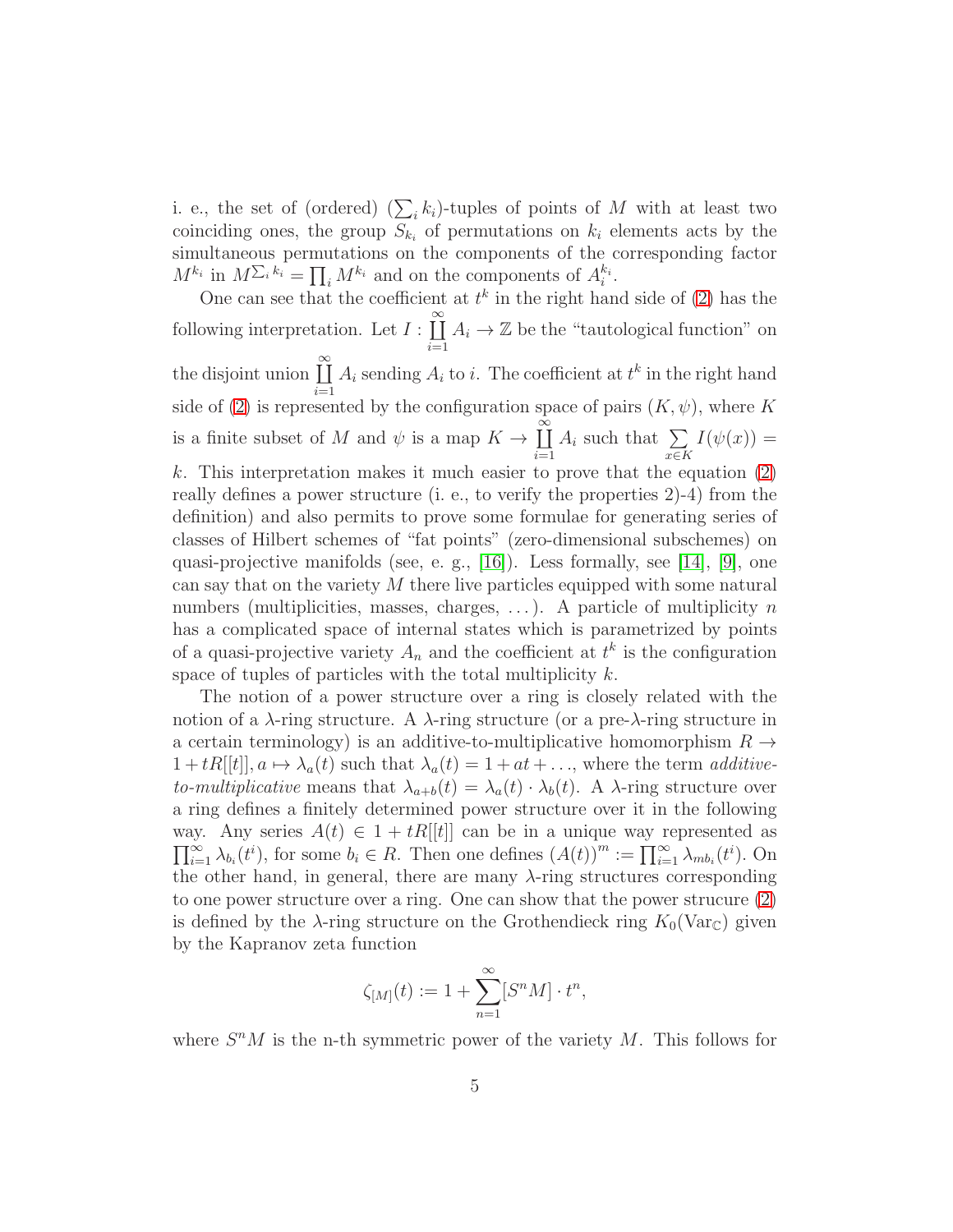the following equation

$$
\zeta_{[M]} = (1-t)^{-[M]} = (1+t+t^2+\ldots)^{[M]}.
$$

*Burnside ring*  $A(G)$  of a finite group G is the Grothendieck ring of finite G-sets: see, e.g., [\[7\]](#page-17-10)). As an abelian group the Burnside ring  $A(G)$  is freely generated by the classes  $[G/H]$  of the quotients  $G/H$  for representatives H of the conjugacy classes  $\mathfrak h$  of subgroups of G. The multiplication is defined by the cartesian product with the diagonal action of G. There is a natural power structure over the Burnside ring  $A(G)$ : see, e.g., [\[18\]](#page-18-6). This power structure is defined in a way similar to that one over the ring  $K_0(\text{Var}_{\mathbb{C}})$ . Namely, if  $A_i, i = 1, 2, \ldots$ , and M are finite G-sets, the same equation [\(2\)](#page-3-0) defines the series  $(1 + [A_1]t + [A_2]t^2 + ...)$ <sup>[M]</sup> where the action of the group G on the summands is the natural (the diagonal) one. In particular, for a finite  $G$ -set X one has

$$
(1-t)^{-[X]} = 1 + [X]t + [S^2X]t^2 + [S^3X]t^3 + \dots,
$$

where  $S^k X = X^k/S_k$  is the kth symmetric power of the G-set X with the diagonal action of G.

Let X be a G-space. For a point  $x \in X$ , let  $G_x = \{g \in G : g \cdot x = x\}$ be the isotropy subgroup of the point x. For a subgroup  $H \subset G$ , let  $X^H =$  ${x \in X : H_{xx} = x}$  be the fixed point set of  $H(X^H = \{x \in X : H \subset G_x\})$ and let  $X^{(H)} = \{x \in X : G_x = H\}$  be the set of points with the isotropy group  $H$ . Let Conjsub G be the set of the conjugacy classes of subgroups of G. For a conjugacy class  $\mathfrak{h} \in \text{Conjsub } G$ , let  $X^{\mathfrak{h}} = \{x \in X : x \in$  $X^H$  for a subgroup  $H \in \mathfrak{h}$ ,  $X^{(\mathfrak{h})} = \{x \in X : G_x \in \mathfrak{h}\}.$ 

The *equivariant Euler characteristic* of a (good enough)  $G$ -space  $X$  is defined by

$$
\chi^G(X) := \sum_{\mathfrak{h} \in \text{Conjsub } G} \chi(X^{(\mathfrak{h})}/G)[G/H] \in A(G),\tag{3}
$$

where H is a representative of the conjugacy class  $\mathfrak h$  (see, e. g., [\[27\]](#page-18-0)).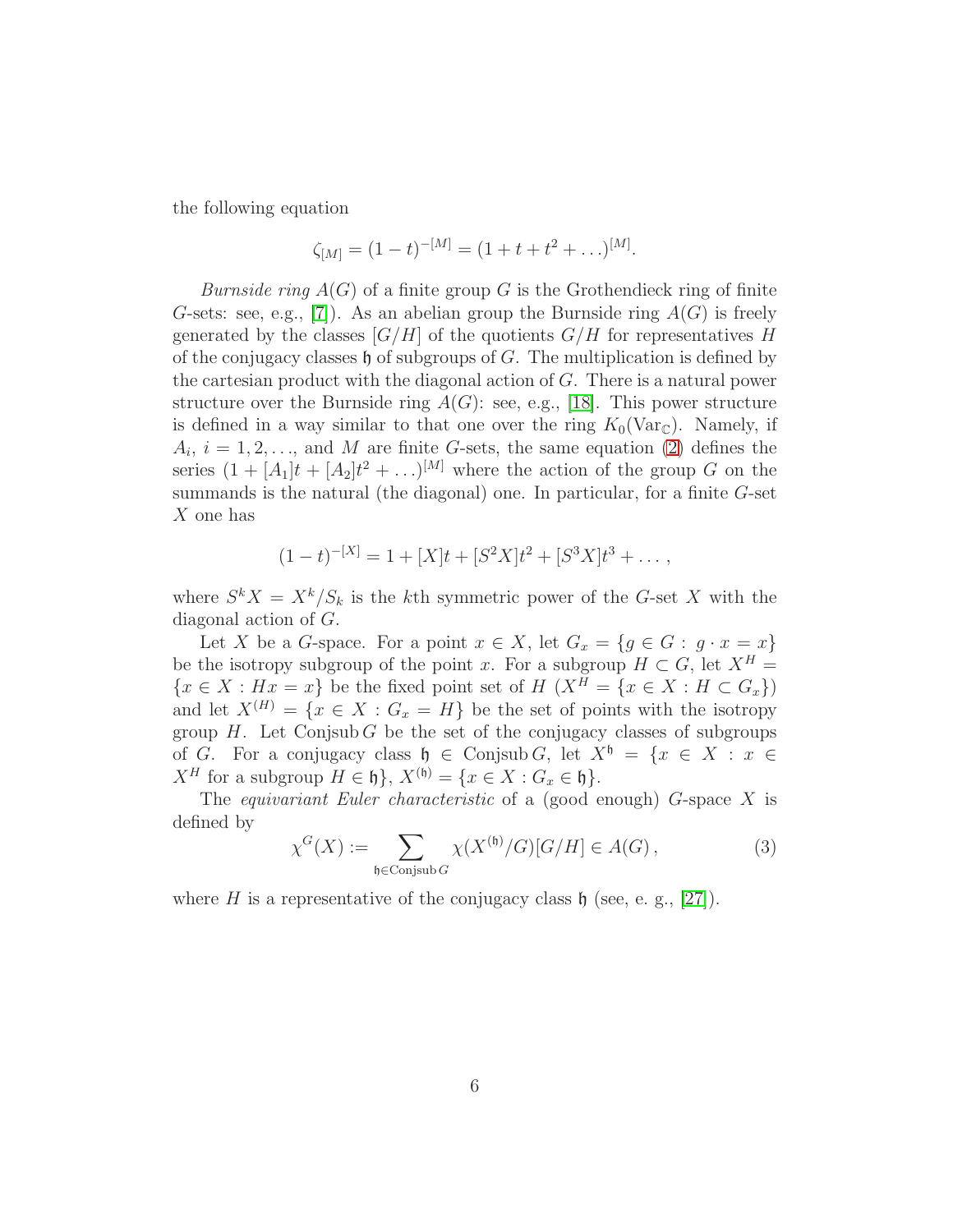## 3 Higher order Euler characteristics & Macdonald type equations

The *orbifold Euler characteristic*  $\chi^{orb}(X, G)$  of the *G*-space X is defined, e.g., in [\[1\]](#page-16-0), [\[21\]](#page-18-7):

$$
\chi^{orb}(X, G) = \frac{1}{|G|} \sum_{(g_0, g_1) \in G \times G: \atop g_0 g_1 = g_1 g_0} \chi(X^{\langle g_0, g_1 \rangle}) = \sum_{[g] \in G_*} \chi(X^{\langle g \rangle} / C_G(g)) \in \mathbb{Z}, \quad (4)
$$

where  $G_*$  is the set of the conjugacy classes of elements of  $G, g$  is a representative of the class  $[g]$ ,  $C_G(g) = \{h \in G : h^{-1}gh = g\}$  is the centralizer of g, and  $\langle g \rangle$  and  $\langle g_0, g_1 \rangle$  are the subgroups of G generated by the corresponding elements.

The *higher order Euler characteristics* of  $(X, G)$  are defined by:

$$
\chi^{(k)}(X, G) = \frac{1}{|G|} \sum_{\substack{\mathbf{g} \in G^{k+1}: \\ g_i g_j = g_j g_i}} \chi(X^{\langle \mathbf{g} \rangle}) = \sum_{[g] \in G_*} \chi^{(k-1)}(X^{\langle g \rangle}, C_G(g)), \tag{5}
$$

where  $\mathbf{g} = (g_0, g_1, \dots, g_k), \langle \mathbf{g} \rangle$  is the subgroup generated by  $g_0, g_1, \dots, g_k$ , and (for the second, recurrent, definition)  $\chi^{(0)}(X, G)$  is defined as the usual Euler characteristic  $\chi(X/G)$  of the quotient. The orbifold Euler characteristic  $\chi^{orb}(X, G)$  is the Euler characteristic  $\chi^{(1)}(X, G)$  of order 1.

For a G-space X, the cartesian power  $X<sup>n</sup>$  carries the natural action of the wreath product  $G_n = G \wr S_n = G^n \rtimes S_n$  generated by the natural action of the symmetric group  $S_n$  (permutting the factors) and by the natural (componentwise) action of the cartesian power  $G<sup>n</sup>$ . The pair  $(X_n, G_n)$  should be (or can be) considered as an analogue of the symmetric power of the pair  $(X, G)$ . One has the following Macdonald type equation (see [\[28,](#page-18-4) Theorem A])

<span id="page-6-0"></span>
$$
\sum_{n\geq 0} \chi^{(k)}(X^n, G_n) \cdot t^n = \left(\prod_{r_1,\dots,r_k\geq 1} (1-t^{r_1r_2\cdots r_k})^{r_2r_3^2\cdots r_k^{k-1}}\right)^{-\chi^{(k)}(X, G)}.
$$
 (6)

When  $k = 0$ , one gets the equation [\(1\)](#page-1-0) for the quotient  $X/G$ .

The equation [\(6\)](#page-6-0) can be interpreted in the following way. Set

$$
\mathbb{X}_{(X,G)}^{(k)}(t) := \sum_{n \ge 0} \chi^{(k)}(X^n, G_n) \cdot t^n.
$$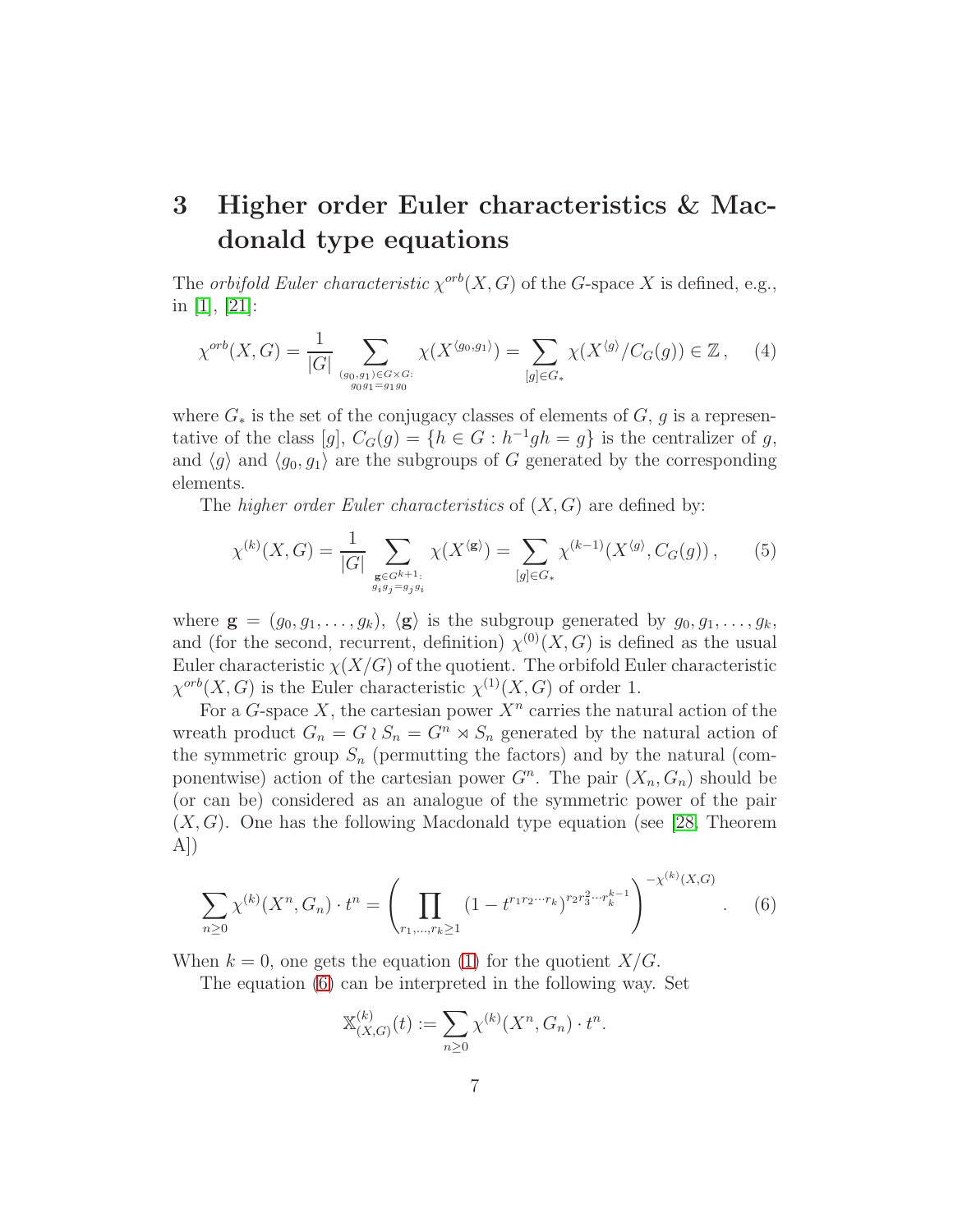For the natural action of the group  $G$  on  $G$  (regarded as a zero-dimensional finite space) one has  $\chi^{(k)}(G, G) = 1$ . Therefore

$$
\mathbb{X}_{(G,G)}^{(k)}(t) = \left(\prod_{r_1,\ldots,r_k \ge 1} (1 - t^{r_1 r_2 \cdots r_k})^{r_2 r_3^2 \cdots r_k^{k-1}}\right)^{-1}
$$

and thus

$$
\mathbb{X}_{(X,G)}^{(k)}(t) = \left(\mathbb{X}_{(G,G)}^{(k)}(t)\right)^{\chi^{(k)}(X,G)}
$$

.

Let  $K_0(\text{Var}_{\mathbb{C}})[\mathbb{L}^s]_{s\in\mathbb{Q}}$  be the modification of the Grothendieck ring  $K_0(\text{Var}_{\mathbb{C}})$ obtained by adding all rational powers of  $\mathbb{L}$ . (This includes  $\mathbb{L}^{-1}$  and thus  $K_0(\text{Var}_{\mathbb{C}})[\mathbb{L}^s]_{s\in\mathbb{Q}}$  contains the localization  $K_0(\text{Var}_{\mathbb{C}})_{(\mathbb{L})}$  of the ring  $K_0(\text{Var}_{\mathbb{C}})$ by L. Pay attention that L is a zero divisor in  $K_0(\text{Var}_{\mathbb{C}})$  ([\[6\]](#page-17-6)) and therefore the natural map  $K_0(\text{Var}_{\mathbb{C}}) \to K_0(\text{Var}_{\mathbb{C}})_{(\mathbb{L})}$  is not injective. Therefore the natural map  $K_0(\text{Var}_{\mathbb{C}}) \to K_0(\text{Var}_{\mathbb{C}})[\mathbb{L}^s]_{s \in \mathbb{Q}}$  is not injective as well.) A power structure on the ring  $K_0(\text{Var}_{\mathbb{C}})[\mathbb{L}^s]_{s \in \mathbb{Q}}$  can be defined as a sort of an extension of that on  $K_0(\text{Var}_{\mathbb{C}})$  using the following equations:

1)  $(A(\mathbb{L}^s t))^{\lfloor M \rfloor} = (A(t))^{\lfloor M \rfloor} \big|_{t \mapsto \mathbb{L}^s t}$ ;

2) 
$$
\zeta_{\mathbb{L}^s[M]}(t) = \zeta_{[M]}(\mathbb{L}^s t).
$$

The second equation permits to define  $(A(t))^{L^s[M]}$ . One has to represent  $A(t)$ as  $\prod_{i=1}^{\infty} \zeta_{b_i}(t^i), b_i \in K_0(\text{Var}_{\mathbb{C}}),$  and then to define  $(A(t))^{\mathbb{L}^s[M]}$  by

$$
(A(t))^{\mathbb{L}^s[M]} := \prod_{i=1}^{\infty} \zeta_{b_i[M]}(\mathbb{L}^s t^i).
$$

Remark. If, in the considerations bellow, one uses only non-negative weights  $\varphi_i$ , one can work with the ring  $K_0(\text{Var}_{\mathbb{C}})[\mathbb{L}^s]_{s \in \mathbb{Q}_{\geq 0}}$ . The natural map  $K_0(\text{Var}_{\mathbb{C}}) \to$  $K_0(\text{Var}_{\mathbb{C}})[\mathbb{L}^s]_{s \in \mathbb{Q}_{\geq 0}}$  is injective.

Now let X be a smooth quasi-projective variety of dimension  $d$  with an (algebraic) action of the group  $G$ . To define the *higher order generalized* (orbifold) Euler characteristics of the pair  $(X, G)$ , one has to use the so called age (or fermion shift)  $F_x^g$  of an element  $g \in G$  at a fixed point x of g defined in [\[31\]](#page-19-2), [\[20\]](#page-18-8). The element g acts on the tangent space  $T_xX$  as an automorphism of finite order. This action on  $T_xX$  can be represented by a diagonal matrix diag( $\exp(2\pi i\theta_1), \ldots, \exp(2\pi i\theta_d)$ ) with  $0 \leq \theta_j < 1$  for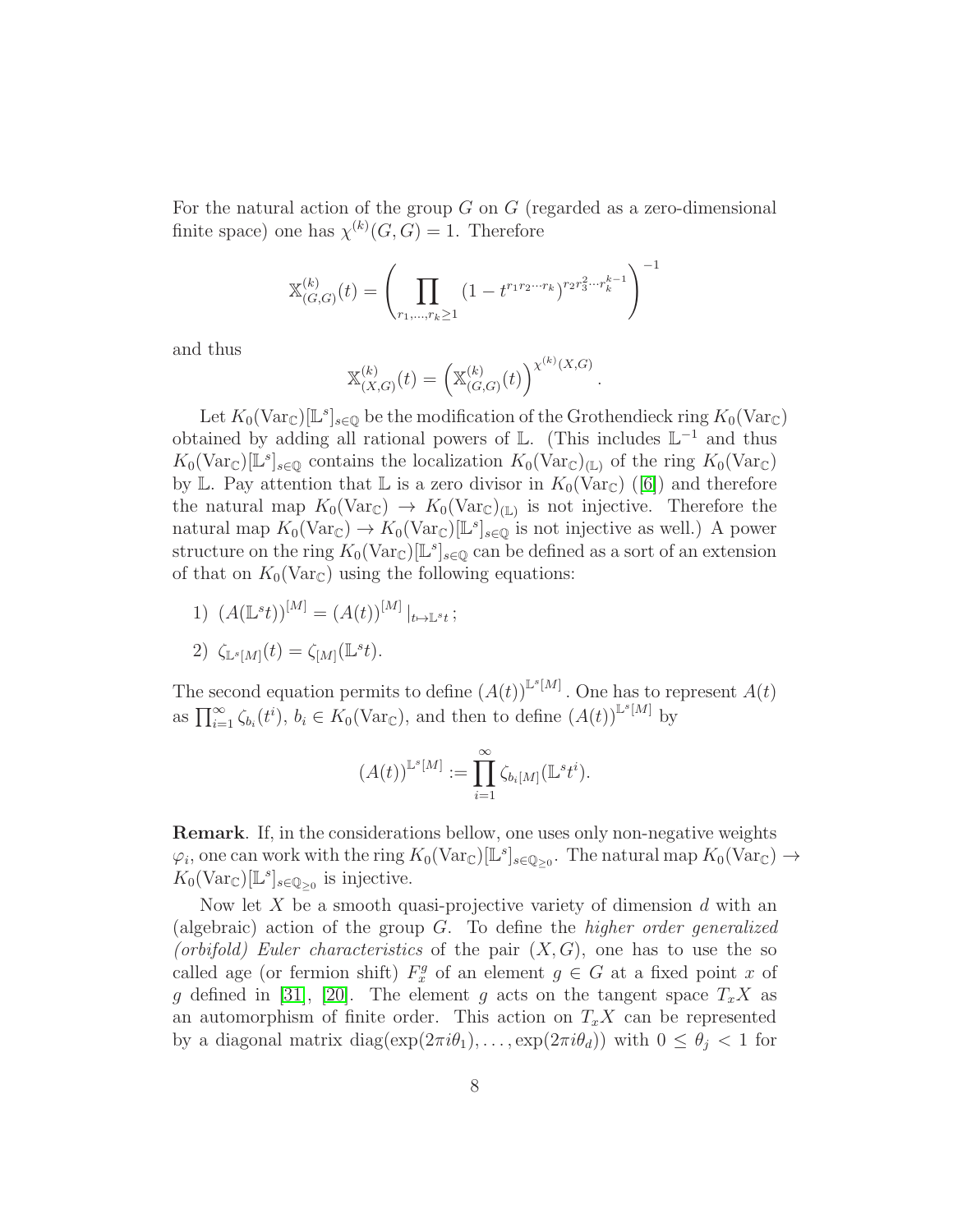$j = 1, 2, \ldots, d$  ( $\theta_j$  are rational numbers). The age of the element g at the point x is defined by  $F_x^g = \sum_{j=1}^d \theta_j \in \mathbb{Q}_{\geq 0}$ .

For  $g \in G$ , let the number of  $C_G(g)$ -orbits in the set of connected components of the fixed point set  $X^{\langle g \rangle}$  be equal to  $N_g$ , and let  $X_1^{\langle g \rangle}$  $\langle g\rangle\over 1,\,X_2^{\langle g\rangle}$  $2^{(g)}$ , ...,  $X_{N_a}^{\langle g \rangle}$  $\chi_{N_g}^{(g)}$  be the unions of the components of each of the orbits. For  $1 \leq \alpha_g \leq N_g$ , let  $F_{\alpha_g}^g$  be the age  $F_x^g$  at a point of  $X_{\alpha_g}^{\langle g \rangle}$  (this age does not depend on the point  $x \in X_{\alpha_g}^{\langle g \rangle}$ ).

For a rational number  $\varphi_1 \in \mathbb{Q}$ , the generalized orbifold Euler characteristic of weight  $\varphi_1$  of the pair  $(X, G)$  is defined by

$$
[X, G]_{\varphi_1} := \sum_{[g] \in G_*} \sum_{\alpha_g=1}^{N_g} [X_{\alpha_g}^{\langle g \rangle} / C_G(g)] \cdot \mathbb{L}^{\varphi_1 F_{\alpha_g}^{\langle g \rangle}} \in K_0(\text{Var}_{\mathbb{C}})[\mathbb{L}^s]_{s \in \mathbb{Q}}.
$$
 (7)

For  $\varphi_1 = 1$  one gets the definition of the generalized orbifold Euler characteristic from [\[17\]](#page-18-1) inspired by the definition of the orbifold Hodge-Deligne polynomial from [\[2\]](#page-16-1). (This generalized orbifold Euler characteristic maps to the orbifold Hodge-Deligne polynomial by the natural ring homomorphism  $e: K_0(\text{Var}_{\mathbb{C}}) \to \mathbb{Z}[u, v]$ .) For  $\varphi_1 = 0$  one gets the so called inertia stack class: see, e.g., [\[13\]](#page-17-11).

For a subgroup  $H \subset G$ , and for an H-invariant submanifold  $Y \subset X$ , let us define  $[Y, H]_{X, \varphi_1}$  by

<span id="page-8-0"></span>
$$
[Y,H]_{X,\varphi_1} := \sum_{[g]\in H_*} \sum_{\alpha_g=1}^{N_g} [Y_{\alpha_g}^{\langle g \rangle} / C_H(g)] \cdot \mathbb{L}^{\varphi_1 F_{\alpha_g}^{\langle g \rangle}} \in K_0(\text{Var}_{\mathbb{C}})[\mathbb{L}^s]_{s \in \mathbb{Q}},\tag{8}
$$

where  $Y_{\alpha_g}^{\langle g \rangle} = X_{\alpha_g}^{\langle g \rangle} \cap Y$ ,  $F_{\alpha_g}^{\langle g \rangle}$  is the age of g at a point of  $X_{\alpha_g}^{\langle g \rangle}$ . (Pay attention that the age of an element g is determined from its action on  $T_xX$ .

Let  $\varphi = (\varphi_1, \varphi_2, \ldots)$  be a fixed sequence of rational numbers. The generalized (orbifold) Euler characteristics of order k of weight  $\varphi$  of the pair  $(X, G)$  is defined recursively by

$$
[X, G]_{\underline{\varphi}}^k := \sum_{[g] \in G_*} \sum_{\alpha_g = 1}^{N_g} [X_{\alpha_g}^{\langle g \rangle}, C_G(g)]_{X, \underline{\varphi}}^{k-1} \cdot \mathbb{L}^{\varphi_k F_{\alpha_g}^{\langle g \rangle}} \in K_0(\text{Var}_{\mathbb{C}})[\mathbb{L}^s]_{s \in \mathbb{Q}}, \qquad (9)
$$

where, for an H-invariant submanifold  $Y \subset X$  ( $H \subset G$ ),  $[Y, H]_{X,\varphi}^{1} :=$  $[Y,H]_{X,\varphi_1}$  is defined by [\(8\)](#page-8-0). (Alternatively one can start from  $k=0$  using the definition  $[Y, H]^0_{X,\varphi} = [Y, H]^0 = [Y/H].$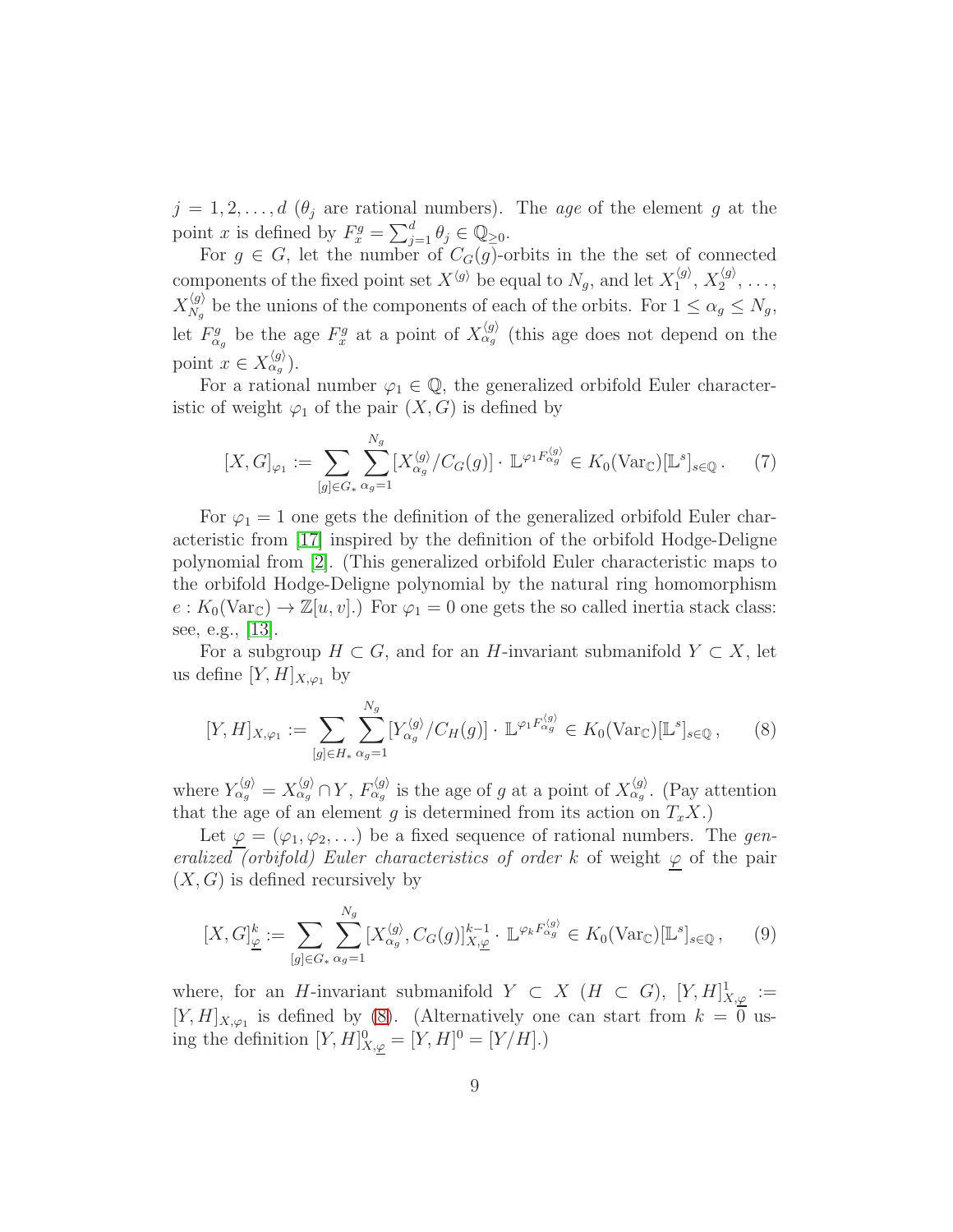One has the following Macdonald type equations ([\[19\]](#page-18-2))

$$
\sum_{n\geq 0} [X^n, G_n]_{\underline{\varphi}}^k \cdot t^n = \left( \prod_{r_1, \dots, r_k \geq 1} \left( 1 - \mathbb{L}^{\Phi_k(\underline{r})d/2} \cdot t^{r_1 r_2 \cdots r_k} \right)^{r_2 r_3^2 \cdots r_k^{k-1}} \right)^{-[X, G]_{\underline{\varphi}}^k},
$$
\n(10)

where

$$
\Phi_k(r_1,\ldots,r_k)=\varphi_1(r_1-1)+\varphi_2r_1(r_2-1)+\ldots+\varphi_kr_1r_2\cdots r_{k-1}(r_k-1).
$$

## <span id="page-9-0"></span>4 Equivariant higher order Euler characteristics

Assume that  $X$  is a (good enough) topological space with *commuting* actions of two finite groups  $G_O$  and  $G_B$  (or equivalently with an action of the product  $G_O \times G_B$ ). The quotient  $X/G_O$  carries the natural  $G_B$ -action and thus one can define  $\chi^{(0,G_B)}(X;G_O,G_B)$  as  $\chi^{G_B}(X/G_O) \in A(G_B)$ .

For an element  $g \in G_O$ , the fixed point set  $X^{\langle g \rangle}$  is  $G_B$ -invariant and the quotient  $X^{\langle g \rangle}/C_{G_O}(g)$  by the centralizer  $C_{G_O}(g)$  carries the natural  $G_B$ action.

**Definition:** The *equivariant orbifold Euler characteristics* of  $(X; G_0, G_B)$  is

$$
\chi^{(1,G_B)}(X;G_O, G_B) := \sum_{[g] \in G_{O*}} \chi^{G_B}(X^{\langle g \rangle}/C_{G_O}(g))
$$
  
= 
$$
\sum_{[g] \in G_{O*}} \chi^{(0,G_B)}(X^{\langle g \rangle}; C_{G_O}(g), G_B) \in A(G_B).
$$
 (11)

The equivariant higher order Euler characteristics are defined recursively in the same way as the non-equivariant one.

**Definition:** The equivariant Euler characteristics of order k of  $(X; G_0, G_B)$ is

<span id="page-9-1"></span>
$$
\chi^{(k,G_B)}(X;G_O,G_B) := \sum_{[g] \in G_{O_*}} \chi^{(k-1,G_B)}(X^{\langle g \rangle};C_{G_O}(g),G_B) \in A(G_B). \tag{12}
$$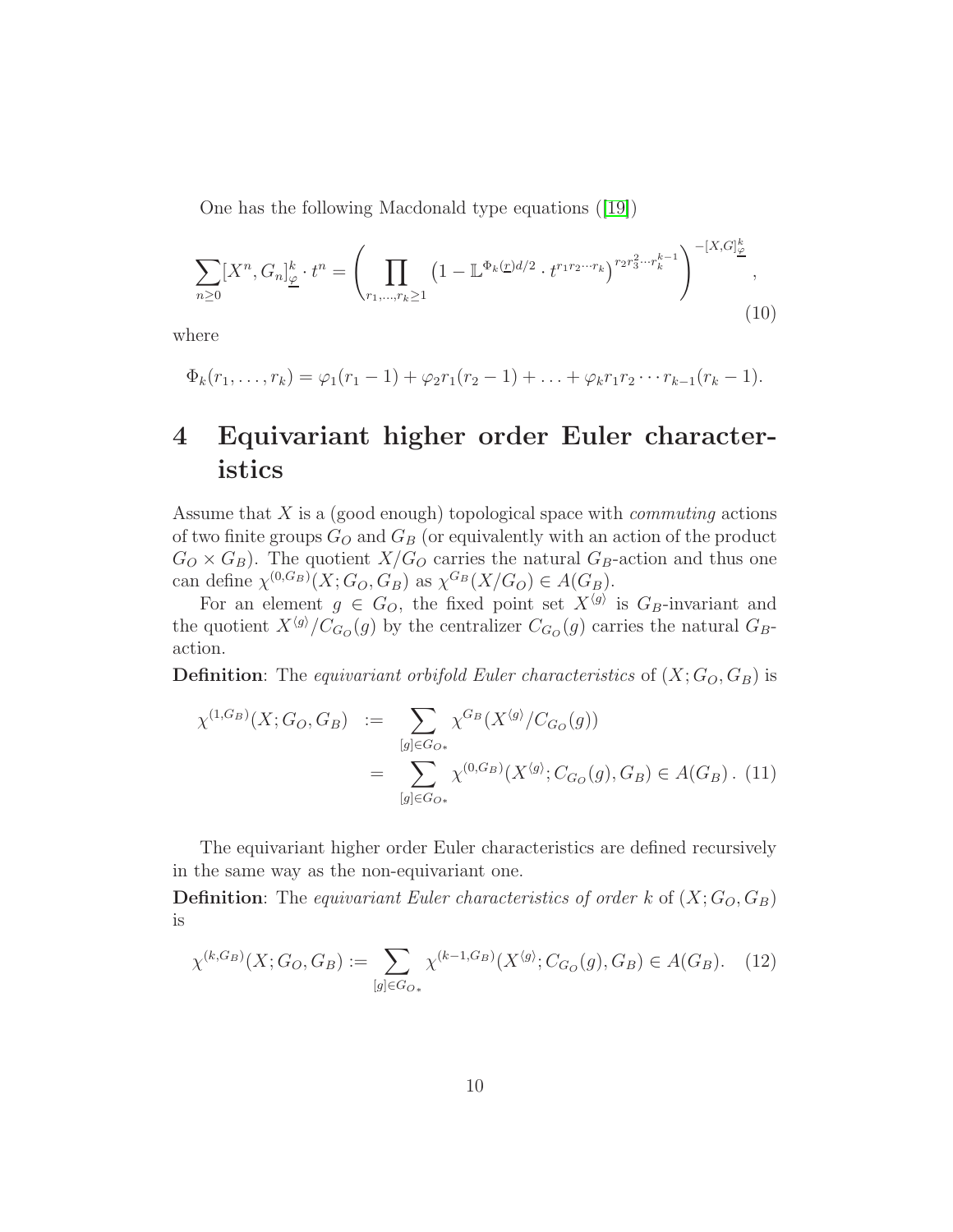Definition [\(12\)](#page-9-1) is convinient for the proof of Theorem [1.](#page-10-1) Iterating [\(12\)](#page-9-1) one gets the following equation for the equivariant higher order Euler characteristics:

<span id="page-10-4"></span>
$$
\chi^{(k,G_B)}(X;G_O,G_B) = \sum_{[\phi] \in \text{Hom}(\mathbb{Z}^k,G_O)/G_O} \chi^{G_B}(X^{\langle \phi \rangle}/C_{G_O}(\phi)),\tag{13}
$$

<span id="page-10-1"></span>where the group  $G_O$  acts on Hom  $(\mathbb{Z}^k, G_O)$  by conjugation,  $X^{\langle \phi \rangle}$  is the fixed point set of the image of  $\phi$ ,  $C_{G_O}(\phi) = \{g \in G_O : g^{-1} \phi g = \phi\}.$ 

Theorem 1 One has

<span id="page-10-3"></span>
$$
\sum_{n\geq 0} \chi^{(k,G_B)}(X^n; (G_O)_n, G_B) \cdot t^n = \left(\prod_{r_1,\dots,r_k\geq 1} (1-t^{r_1r_2\cdots r_k})^{r_2r_3^2\cdots r_k^{k-1}}\right)^{-\chi^{(k,G_B)}(X;G_O,G_B)}
$$
\n(14)

,

where the exponent in the right hand side is defined by the power structure over the Burside ring  $A(G_B)$ .

**Proof.** The proof essentially repeats, e.g., the one in [\[28\]](#page-18-4) (see also[\[19\]](#page-18-2)). One has to pay attention to two facts. First, all subsets participating in the course of the proof in [\[28\]](#page-18-4) are G-invariant. Second, one has to use the Macdonald type equation for the equivariant Euler characteristic  $\chi^G(\cdot)$ : see [\(15\)](#page-10-2) below.  $\Box$ 

The Macdonald type equation for the equivariant Euler characteristic must be known. However, we have not found it in the literature. Therefore we put its proof here.

<span id="page-10-0"></span>**Lemma 1** For a  $G$ -space  $X$  one has

<span id="page-10-2"></span>
$$
1 + \sum_{n=1}^{\infty} \chi^{G}(S^{n} X) \cdot t^{n} = (1 - t)^{-\chi^{G}(X)} \in 1 + tA(G)[[t]], \qquad (15)
$$

where the right hand side is defined by the power structure over the Burnside ring  $A(G)$  (or by the  $\lambda$ -structure on it).

**Remark.** Note that, for a finite G-set  $X$ , the equation [\(15\)](#page-10-2) is just the definition of its right hand side. (In this case  $\chi^G(X) = [X] \in A(G)$ .)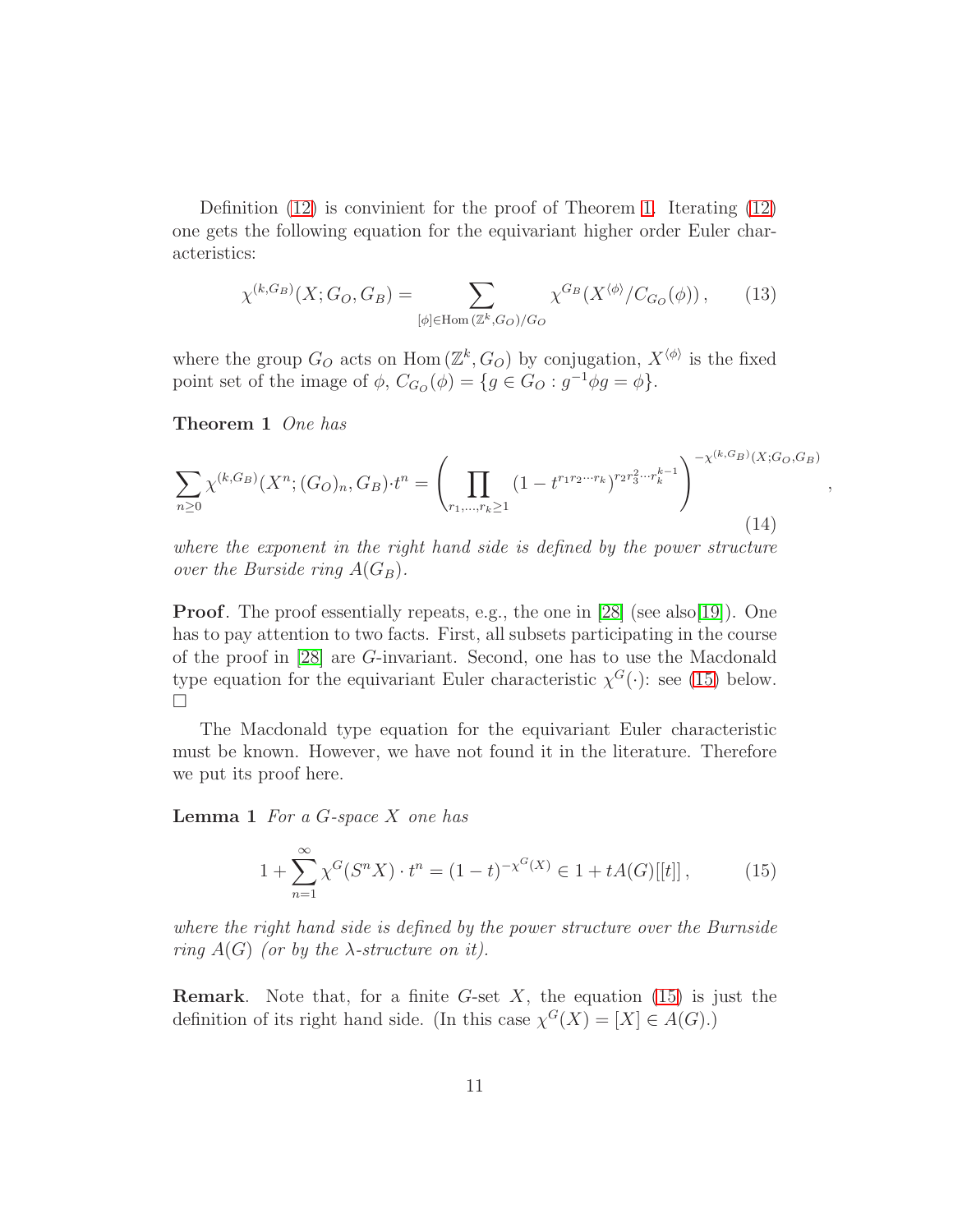**Proof.** Let us denote the left hand side of [\(15\)](#page-10-2) by  $\chi^G \zeta_{X,G}(t)$ . If  $X =$  $X_1 \coprod X_2$  is a decomposition of X into two G-subspaces, one has

$$
\chi^G \zeta_{X,G}(t) = \chi^G \zeta_{X_1,G}(t) \cdot \chi^G \zeta_{X_2,G}(t).
$$

(This follows from the identities  $S^n X = \prod^n$  $m=0$  $(S^m X_1) \times (S^{n-m} X_2), \chi^G(X \times$  $Y = \chi^G(X)\chi^G(Y)$ .) Therefore it is sufficient to prove [\(15\)](#page-10-2) for the elements of a decomposition of  $X$  into  $G$ -invariant subspaces. A "good enough"  $G$ space (say, a real subanalytic one) can be represented as the disjoint union of subspaces of the form  $\sigma^d \times (G/H)$ , where H is a subgroup of G,  $G/H$  is the corresponding G-set (the quotient), and  $\sigma^d$  is the open cell of dimension d with the trivial G-action. Let  $\overline{\sigma}^d \supset \sigma^d$  be the closed d-dimensional ball. Since  $\overline{\sigma}^d$  can be G-equivariantly contructed to a point,  $S^k(\overline{\sigma}^d \times (G/H))$  can be contracted to  $S^k(G/H)$ . Therefore

$$
\chi^G(S^k(\overline{\sigma}^d \times (G/H))) = \chi^G(S^k(G/H)) = [S^k(G/H)]
$$

(see, e.g., [\[27\]](#page-18-0) where this is formulated for finite  $G-CW$ -complexes) and thus

$$
\chi^G \zeta_{S^k(\overline{\sigma}^d \times (G/H))}(t) = 1 + \sum_{i=1}^{\infty} [S^i(G/H)] t^i = (1-t)^{-[G/H]} = (1-t)^{-\chi^G(\overline{\sigma}^d \times (G/H))}.
$$

The equation [\(15\)](#page-10-2) obviously holds for  $X = \sigma^d \times (G/H)$  with  $d = 0$  (when  $\sigma^d$ ) is a point). Assume that it holds for  $X = \sigma^d \times (G/H)$  with  $d < d_0$ . One has a decomposition  $\sigma^{d_0} = \sigma^{d_0} \coprod \sigma^{d_0} \coprod \sigma^{d_0-1}$ . Therefore

$$
\chi^G \zeta_{\sigma^{d_0} \times (G/H)}(t) = \left( \chi^G \zeta_{\sigma^{d_0} \times (G/H)}(t) \right)^2 \cdot \chi^G \zeta_{\sigma^{(d_0-1)} \times (G/H)}(t) ,
$$

$$
\chi^G \zeta_{\sigma^{d_0} \times (G/H)}(t) = \left( \chi^G \zeta_{\sigma^{(d_0-1)} \times (G/H)}(t) \right)^{-1} = \left( (1-t)^{-(-1)^{(d_0-1)}[G/H]} \right)^{-1}
$$
  
= 
$$
(1-t)^{-(-1)^{d_0}[G/H]} = (1-t)^{-\chi^G(\sigma^{d_0} \times (G/H))}.
$$

The equation [\(14\)](#page-10-3) has an interpretation similar to the one for "usual" (non-equivariant) higher order Euler characteristics. Set

$$
\mathbb{X}_{(X;G_O,G_B)}^{(k)}(t) := \sum_{n\geq 0} \chi^{(k,G_B)}(X^n;G_{On},G_B) \cdot t^n.
$$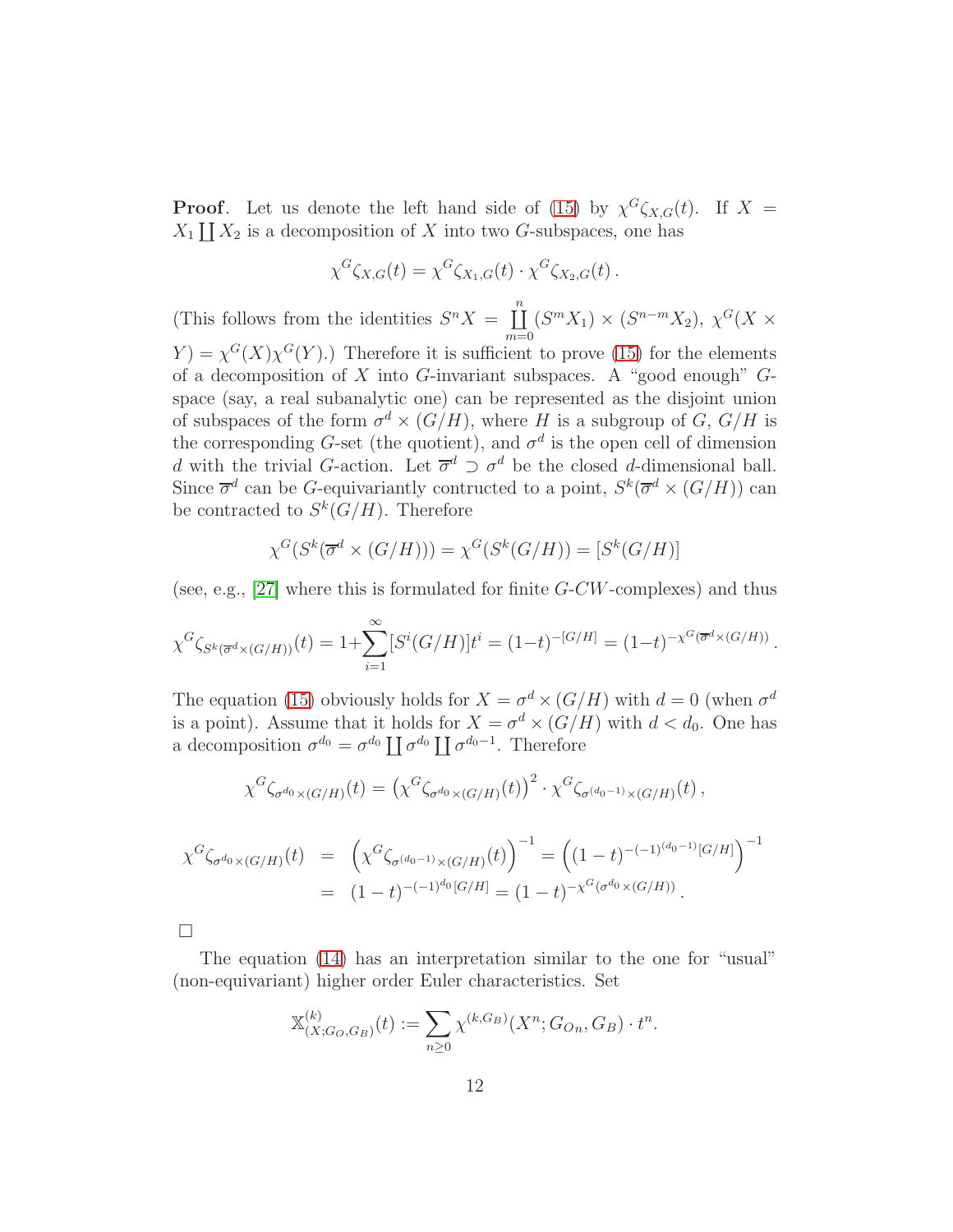Let  $G<sub>O</sub>$  (regarded as a zero-dimensional finite space) be endowed with the natural action of the group  $G_O$  and with the trivial action of the group  $G_B$ . Then one has  $\chi^{(k,G_B)}(G_O; G_O, G_B) = 1$ . Therefore

$$
\mathbb{X}_{(G_O;G_O,G_B)}^{(k)}(t) = \left(\prod_{r_1,\ldots,r_k \ge 1} (1 - t^{r_1 r_2 \cdots r_k})^{r_2 r_3^2 \cdots r_k^{k-1}}\right)^{-1}
$$

and thus

$$
\mathbb{X}_{(X;G_O,G_B)}^{(k)}(t) = \left(\mathbb{X}_{(G_O;G_O,G_B)}^{(k)}(t)\right)^{\chi^{(k,G_B)}(X;G_O,G_B)}
$$

.

## 5 Equivariant generalized higher order Euler characteristics

For a finite group G, let  $K_0^G(\text{Var}_{\mathbb{C}})$  be the Grothendieck ring of complex quasi-projective G-varieties. By that we mean the free abelian group generated by the G-isomorphism classes  $[X, G]$  (or  $[X]$  for short) of complex quasi-projective varieties X with G-actions modulo the relation:  $[X, G] =$  $[Y, G] + [X \setminus Y, G]$  for a Zariski closed G-invariant subvariety Y of X. The multiplication in  $K_0^G(\text{Var}_{\mathbb{C}})$  is defined by the cartesian product with the diagonal G-action. Let  $\mathbb{L} \in K_0^G(\text{Var}_{\mathbb{C}})$  be the class of the affine line  $\mathbb{A}_{\mathbb{C}}^1$  with the trivial G-action.

Remark. Usually, in the definition of the Grothendieck ring of complex quasi-projective G-varieties, one adds one more relation: if  $E \to X$  is a Gequivariant vector bundle of rank n, then  $[E] = [\mathbb{A}_{\mathbb{C}}^n \times X]$ . We do not need this relation for the construction. One can say that we use the Grothendieck ring denoted by  $K_0^{',G}$  $C_0^{\mathcal{G}}(\text{Var}_{\mathbb{C}})$  in [\[5\]](#page-17-12). The same definition was used in [\[24\]](#page-18-9). An equation which holds in the equivariant Grothendieck ring  $K_0^G(\text{Var}_{\mathbb{C}})$  defined here, holds in the "traditional" one as well.

There is a natural power structure over the (equivariant) Grothendieck ring  $K_0^G(\text{Var}_{\mathbb{C}})$ . Its geometric definition is given in the same way as the usual power structure over the (non-equivariant) Grothendieck ring  $K_0(\text{Var}_{\mathbb{C}})$  in [\[15\]](#page-17-3): for complex quasi-projective G-varieties  $A_i$ ,  $i = 1, 2, \ldots$ , and M one has

<span id="page-12-0"></span>
$$
(1 + [A_1]t + [A_2]t^2 + \ldots)^{[M]}
$$
  
=  $1 + \sum_{k=1}^{\infty} \sum_{\{k_i\}: \sum i k_i = k} \left[ \left( (\prod_i M^{k_i}) \setminus \Delta \right) \times \prod_i A_i^{k_i} / \prod_i S_{k_i} \right] t^k$ , (16)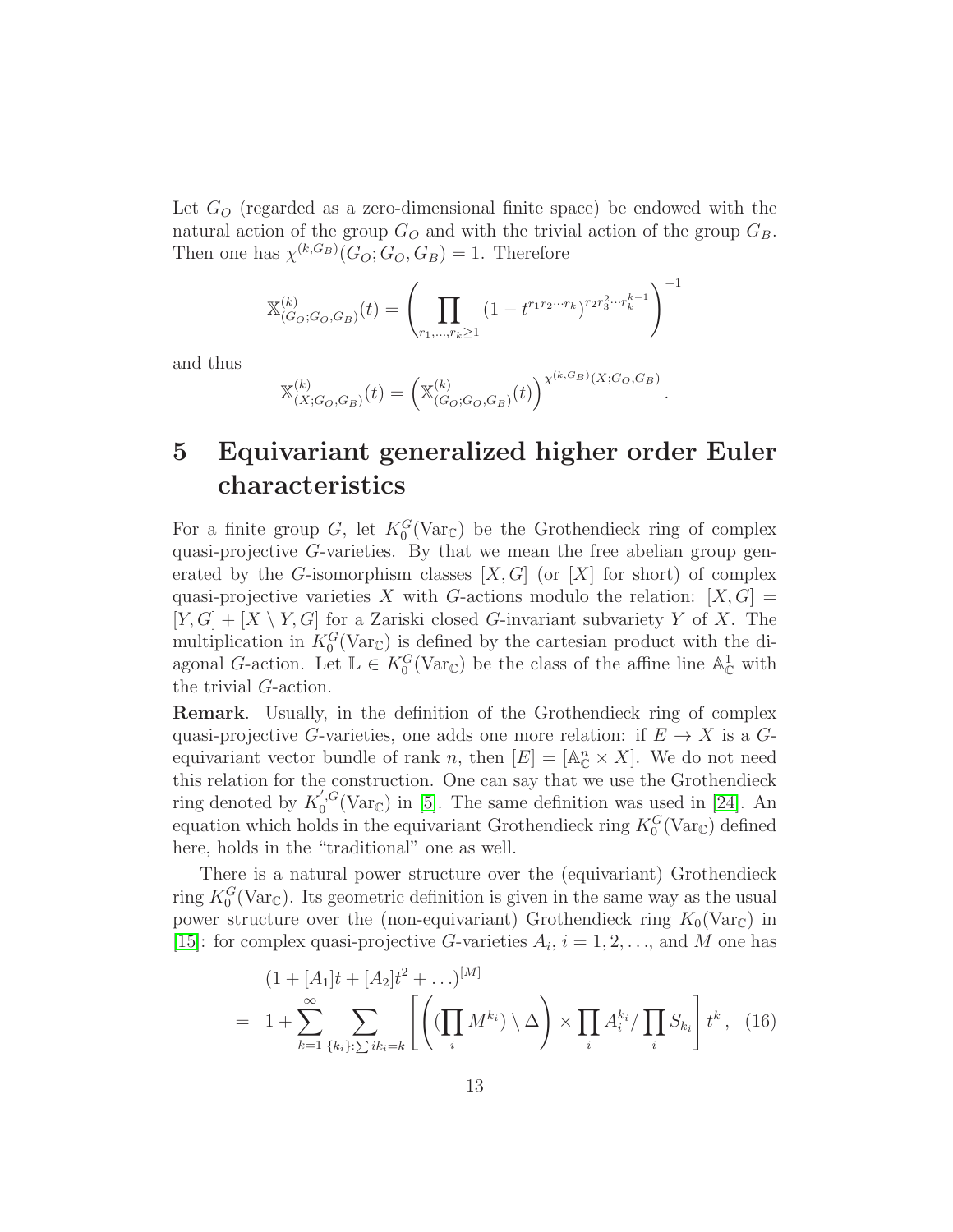where  $\Delta$  is the "big diagonal" in  $M^{\sum k_i}$ , the symmetric groups  $S_{k_i}$  act by the simultaneous permutations of the components of the corresponding factor  $M^{k_i}$  in  $M^{\sum k_i} = \prod_i M^{k_i}$  and on the components of  $A_i^{k_i}$ . One has to take into account that all summands in the right hand side of the equation [\(16\)](#page-12-0) are Ginvariant spaces. The proof of the necessary properties of the power structure is the same as in [\[15\]](#page-17-3). This power structure is induced by the  $\lambda$ -structure on  $K_0^G(\text{Var}_{\mathbb{C}})$  defined by the Kapranov zeta-function. For a quasi-projective G-variety X, the series  $(1-t)^{-[X]}$  is the equivariant Kapranov zeta-function of X:  $\zeta_{[X]}(t) := 1 + [X] \cdot t + [S^2 X] \cdot t^2 + [S^3 X] \cdot t^3 + \ldots = (1 - t)^{-[X]}$ , where  $S^k X = X^k/S_k$  is the k-th symmetric power of the G-variety X with the natural G-action (see, e.g.,  $[22]$ ,  $[24]$  for the non-equivariant case). The map  $\chi^G: K_0^G(\text{Var}_{\mathbb{C}}) \to A(G)$  is a  $\lambda$ -ring homomorphism.

<span id="page-13-1"></span>In what follows we need the following statement.

**Lemma 2** Let  $p : E \to X$  be a G-equivariant vector bundle of rank n such that for each  $x \in X$  the action of the isotropy subgroup  $G_x$  on the fibre  $E_x = p^{-1}(x)$  is trivial. Then  $[E] = \mathbb{L}^n[X]$ .

**Proof.** Factorizing by the action of G one gets the map  $\tilde{p}: E/G \to X/G$ which is a vector bundle (due to the triviality of the action of  $G_x$  on  $E_x$ ). According to [\[25\]](#page-18-11) the quotient  $X/G$  can be covered by Zariski open subsets  $U_i$  such that over each  $U_i$  the fibre bunble  $\check{p}$  is trivial. Therefore

<span id="page-13-0"></span>
$$
\check{p}^{-1}(U_i) \cong U_i \times \mathbb{A}_{\mathbb{C}}^n. \tag{17}
$$

If  $V_i = \pi^{-1}(U_i)$ , where  $\pi : X \to X/G$  is the canonical factorization map, then the trivialization [\(17\)](#page-13-0) gives a trivialization of the bundle  $p$  over  $V_i$ , i.e. an isomorphism between  $p^{-1}(V_i)$  and  $V_i \times \mathbb{A}_{\mathbb{C}}^n$  with the trivial *G*-action on  $\mathbb{A}^n_{\mathbb{C}}$ . This gives the statement.  $\Box$ 

<span id="page-13-3"></span>In what follows we need the following properties of the power structure over the equivariant Grothendieck ring  $K_0^G(\text{Var}_{\mathbb{C}})$ .

**Proposition 1** Let  $A_i$  and M be G-varieties, and let  $A(t) := 1 + |A_1|t +$  $[A_2]t^2 + \ldots \in K_0^G(\text{Var}_{\mathbb{C}})$ . Then, for  $s \geq 0$ ,

<span id="page-13-2"></span>
$$
(A(\mathbb{L}^s t))^{\lbrack M \rbrack} = (A(t))^{\lbrack M \rbrack} |_{t \mapsto \mathbb{L}^s t}.
$$
 (18)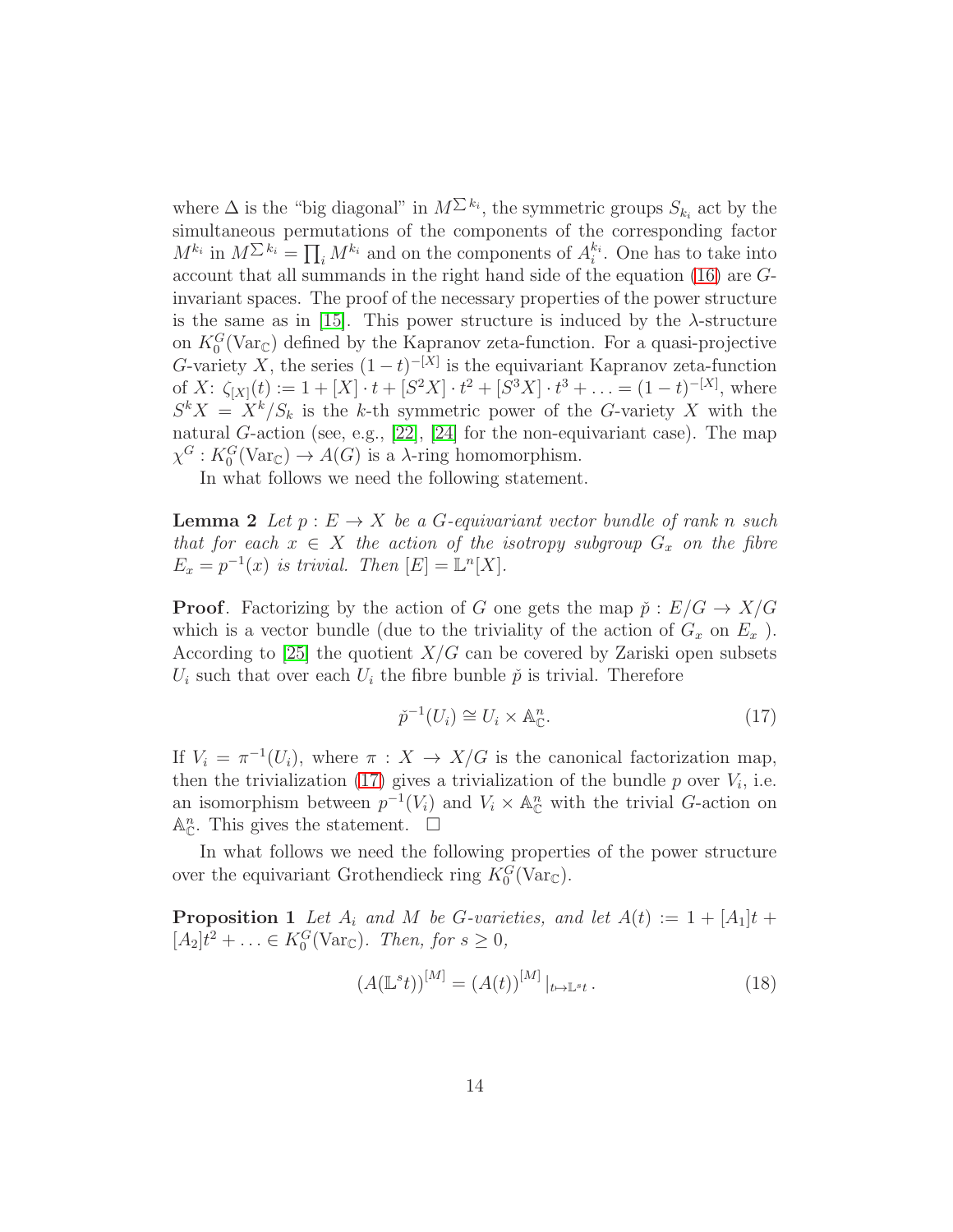**Proof.** The coefficient at the monomial  $t^k$  in the power series  $(A(t))^{[M]}$  is a sum of the classes of the varieties of the form

$$
V = \left( (\prod_i M^{k_i}) \setminus \Delta \right) \times \prod_i A_i^{k_i} / \prod_i S_{k_i}
$$

with  $\sum i k_i = k$ . The corresponding summand  $\widetilde{V}$  in the coefficient at the monomial  $t^k$  in the power series  $(A(\mathbb{L}^s t))^M$  has the form

$$
\widetilde{V} = \left( \left( \prod_i M^{k_i} \right) \setminus \Delta \right) \times \prod_i (\mathbb{L}^{si} A_i)^{k_i} / \prod_i S_{k_i}.
$$

There is the natural map  $\widetilde{V} \to V$  which is a G-equivariant vector bundle of rank sk satisfying the conditions of Lemma [2.](#page-13-1) By [\(2\)](#page-13-1) one has  $[V] = \mathbb{L}^{sk}[V]$ , what implies [\(18\)](#page-13-2).  $\Box$ 

<span id="page-14-1"></span>Proposition [1](#page-13-3) together with the multiplicative properrty of the power structure  $((A(t))^{[M][\bar{N}]} = (A(t)^{[M]})^{[N]})$  implies the following statement.

**Proposition 2** For a complex quasi-projective  $G$ -variety  $X$  one has

$$
\zeta_{\mathbb{L}[X]}(t) = \zeta_{[X]}(\mathbb{L}t). \tag{19}
$$

Here we suggest an equivariant version of the generalized higher order Euler characteristic with values in the modification  $K_0(\text{Var}_{\mathbb{C}})[\mathbb{L}^s]_{s \in \mathbb{Q}}$  of the equivariant Grothendieck ring of complex quasi-projective varieties.

Let X be a smooth quasi-projective variety of dimension  $d$  with commuting (algebraic) actions of two finite groups  $G<sub>O</sub>$  and  $G<sub>B</sub>$  (or equivalently with an action of the product  $G_Q \times G_B$ ).

Let us define the zero order equivariant generalized Euler characteristic of  $(X; G_{O}, G_{B})$  by

<span id="page-14-0"></span>
$$
[X; G_O, G_B]^{0, G_B} := [X/G_O] \in K_0^{G_B}(\text{Var}_{\mathbb{C}}). \tag{20}
$$

For  $g \in G_O$ , let the set of the connected components of the fixed point set  $X^{\langle g \rangle}$  consist of  $N_g$  ( $C_{G_O}(g) \times G_B$ )-orbits and let  $X_1^{\langle g \rangle}$  $\chi_{1}^{\langle g \rangle},\, X_{2}^{\langle g \rangle}$  $\langle g\rangle\ 2^{\langle g\rangle},\ \dots,\ X_{N_g}^{\langle g\rangle}$  $\chi_{N_g}^{(g)}$  be the unions of the components of each of the orbits. For  $1 \leq \alpha_g \leq N_g$  let  $F_{\alpha_g}^g$  be the age  $F_x^g$  at a point of  $X_{\alpha_g}^{\langle g \rangle}$  (this age does not depend on the point  $x \in X_{\alpha_g}^{\langle g \rangle}$ ).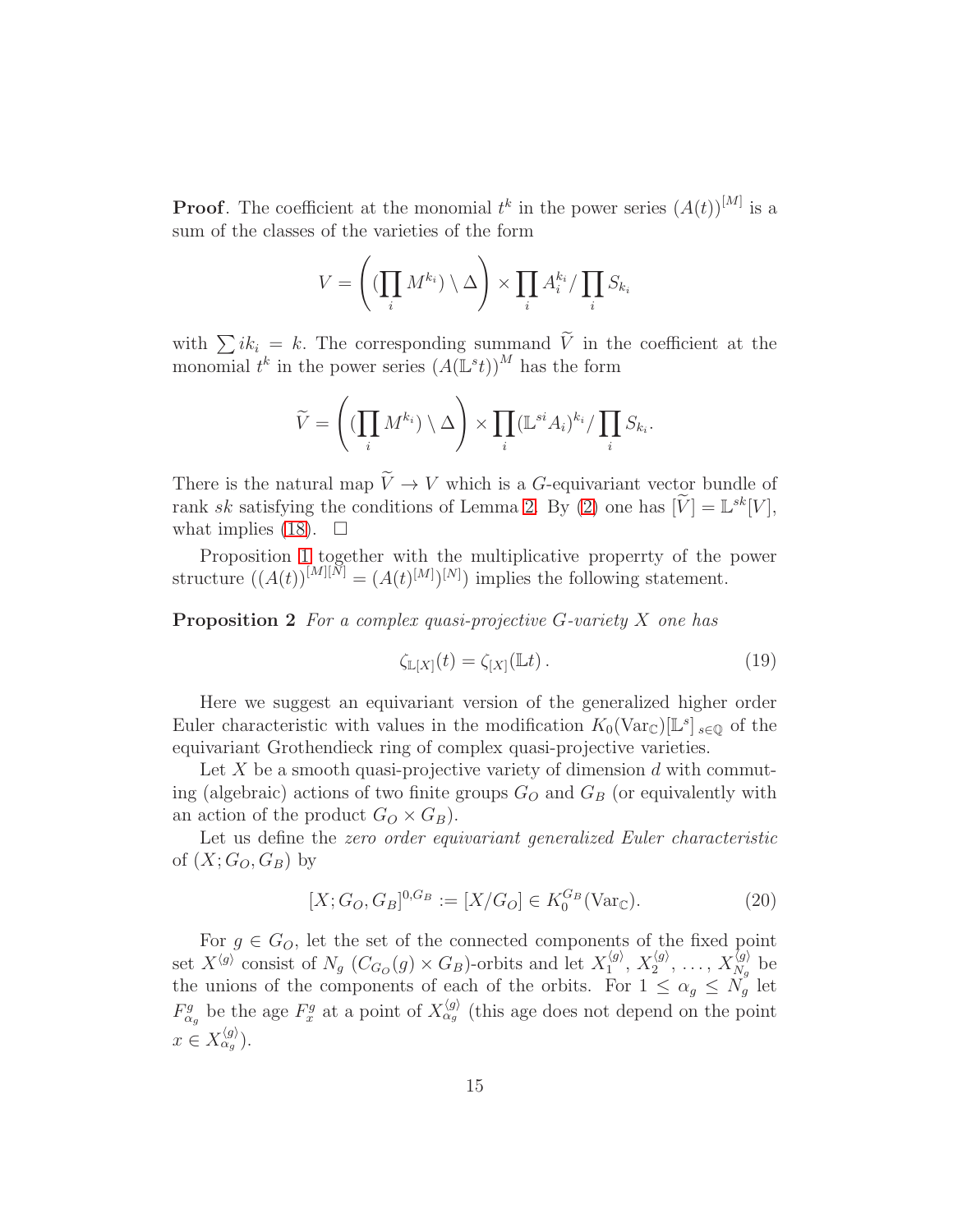**Definition:** For a rational number  $\varphi_1 \in \mathbb{Q}$ , the *generalized orbifold Euler characteristic of weight*  $\varphi_1$  of  $(X; G_O, G_B)$  is defined by

$$
[X; G_O, G_B]_{\varphi_1}^{1, G_B} := \sum_{[g] \in (G_O)_*} \sum_{\alpha_g = 1}^{N_g} [X_{\alpha_g}^{\langle g \rangle} / C_{G_O}(g)] \cdot \mathbb{L}^{\varphi_1 F_{\alpha_g}^{\langle g \rangle}}
$$
  
= 
$$
\sum_{[g] \in (G_O)_*} \sum_{\alpha_g = 1}^{N_g} [X; G_O, G_B]^{0, G_B} \cdot \mathbb{L}^{\varphi_1 F_{\alpha_g}^{\langle g \rangle}} \in K_0^{G_B} (\text{Var}_{\mathbb{C}})[\mathbb{L}^s]_{s \in \mathbb{Q}}.
$$
 (21)

For a subgroup  $H_O \subset G_O$  and for an  $H_O \times G_B$ -invariant submanifold  $Y \subset X$ , let us define  $[Y; H_O, G_B]_{X,\varphi_1}^{1,G_B}$  $\chi^{1,G_B}_{X,\varphi_1}$  by

$$
[Y; H_O, G_B]_{X, \varphi_1}^{1, G_B} := \sum_{[g] \in (H_O)_*} \sum_{\alpha_g = 1}^{N_g} [Y_{\alpha_g}^{\langle g \rangle} / C_{H_O}(g)] \cdot \mathbb{L}^{\varphi_1 F_{\alpha_g}^{\langle g \rangle}} \in K_0^{G_B}(\text{Var}_{\mathbb{C}})[\mathbb{L}^s]_{s \in \mathbb{Q}},
$$
\n(22)

where  $Y_{\alpha g}^{\langle g \rangle} = X_{\alpha g}^{\langle g \rangle} \cap Y$ ,  $F_{\alpha g}^{\langle g \rangle}$  is the age of g at a point of  $X_{\alpha g}^{\langle g \rangle}$ .

Let  $\varphi = (\varphi_1, \varphi_2, \ldots)$  be a fixed sequence of rational numbers.

Definition: The equivariant generalized Euler characteristics of order k of weight  $\varphi$  of  $(X; G_O, G_B)$ , as an element of  $K_0^{G_B}(\text{Var}_{\mathbb{C}})[\mathbb{L}^s]_{s \in \mathbb{Q}}$ , is defined recursively by

$$
[X;G_O,G_B]_{\underline{\varphi}}^{k,G_B} := \sum_{[g]\in (G_O)_*} \sum_{\alpha_g=1}^{N_g} [X_{\alpha_g}^{\langle g\rangle};C_G(g),G_B]_{X,\underline{\varphi}}^{(k-1),G_B}\cdot \mathbb{L}^{\varphi_k F_{\alpha_g}^{\langle g\rangle}},
$$

where, for an  $H_0 \times G_B$ -invariant submanifold  $Y \subset X$  ( $H_O \subset G_O$ ), [ $Y; H_O, G_B$ ] $_{X,\varphi}^{0,G_B}$  =  $[Y; H<sub>O</sub>, G<sub>B</sub>]$ <sup>0,*G*<sub>B</sub> is the zero order equivariant generalized Euler characteristic</sup> given by [\(20\)](#page-14-0).

**Remark**. Iterating this definition one can write an equation for  $[X; G_O, G_B]_{\varphi}^{k, G_B}$ analogues to [\(13\)](#page-10-4). For a homomorphism  $\phi : \mathbb{Z}^k \to G_O$ , let the set of the connected components of the fixed point set  $X^{\langle \phi \rangle}$  consist of  $N_{\phi}$  ( $C_{G_O}(g) \times G_B$ )orbits and let  $X_1^{\langle \phi \rangle}$  $\langle\!\!\!\langle \phi\rangle\!\!\!\rangle_{1},\,X_2^{\langle\phi\rangle}$  $\langle \phi\rangle\ 2^{\;\;\langle \phi\rangle},\ \dots,\ X_{N_{\phi}}^{\langle\phi\rangle}$  $N_{\phi}^{(\varphi)}$  be the unions of the components of each of the orbits. For  $x \in X^{\langle \phi \rangle}$ , let the shift  $F_x^{\phi}$  be defined as  $\sum_{i=1}^k \varphi_i F_x^{\phi(e_i)}$ , where  $e_1, \ldots, e_k$  is the standard basis of  $\mathbb{Z}^k$ . For  $1 \leq \alpha_{\phi} \leq N_g$  let  $F^{\phi}_{\alpha_{\phi}}$  be the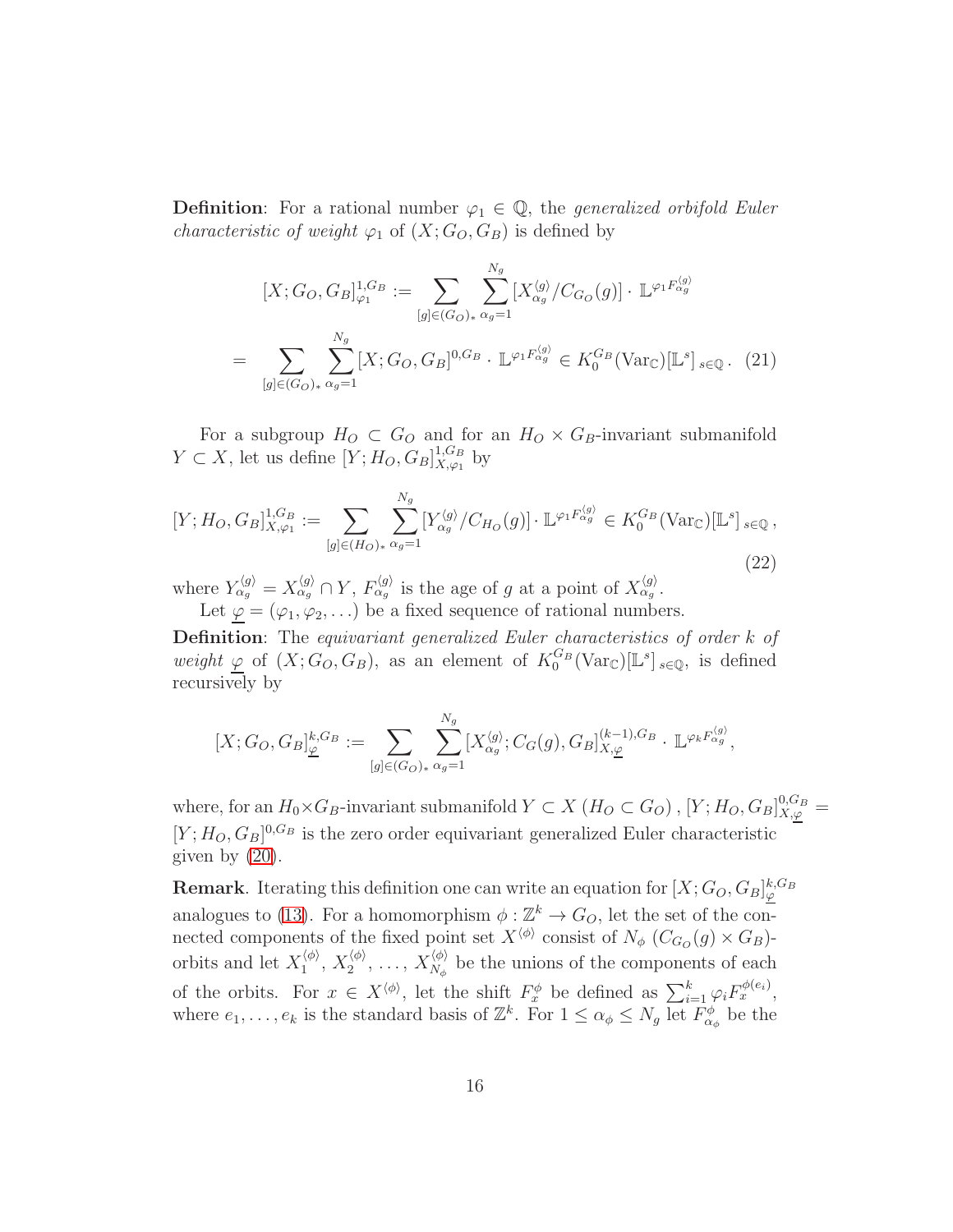shift  $F_x^{\phi}$  at a point of  $X_{\alpha_{\phi}}^{\langle \phi \rangle}$ . One has:

$$
[X;G_O, G_B]_{\underline{\varphi}}^{k, G_B} = \sum_{[\phi] \in \text{Hom}(\mathbb{Z}^k, G_O)/G_O} \sum_{\alpha_{\phi}=1}^{N_{\phi}} [X^{\langle \phi \rangle} / C_{G_O}(\phi)] \cdot \mathbb{L}^{F^{\phi}_{\alpha_{\phi}}}.
$$

**Theorem 2** Let X be a (smooth) quasi-projective variety of dimension  $d$ with commuting actions of two finite groups  $G_O$  and  $G_B$ . Then

$$
\sum_{n\geq 0} [X^n; (G_O)_n, G_B]_{\underline{\varphi}}^{k, G_B} \cdot t^n = \left( \prod_{r_1, \dots, r_k \geq 1} \left( 1 - \mathbb{L}^{\Phi_k(\underline{r})d/2} \cdot t^{r_1 r_2 \cdots r_k} \right)^{r_2 r_3^2 \cdots r_k^{k-1}} \right)^{-[X; G_0, G_B]_{\underline{\varphi}}^k}
$$

,

where

$$
\Phi_k(r_1,\ldots,r_k)=\varphi_1(r_1-1)+\varphi_2r_1(r_2-1)+\ldots+\varphi_kr_1r_2\cdots r_{k-1}(r_k-1).
$$

**Proof.** The proof in [\[19\]](#page-18-2) was by induction started from  $k = 1$ , i.e. from the generalized orbifold case. The latter one was treated in [\[17\]](#page-18-1). One can easily see that the both proofs admit an action of an additional group  $G_B$ , i.e. all the subspaces are  $G_B$ -invariants. In particular, symmetric products participating in the proof of [\[17\]](#page-18-1) carry the natural action of  $G_B$ . Using Propositions [1](#page-13-3) and [2](#page-14-1) the corresponding generating series can be written as exponents in terms of the power structure over the modification  $K_0^{G_B}(\text{Var}_{\mathbb{C}})[\mathbb{L}^s]_{s \in \mathbb{Q}}$  of the equivariant Grothendieck ring of quasi-projective varieties.  $\Box$ 

#### <span id="page-16-0"></span>References

- [1] M. Atiyah, G. Segal. On equivariant Euler characteristics. J. Geom. Phys. 6 (1989), no.4, 671–677.
- <span id="page-16-1"></span>[2] V. Batyrev, D. Dais. Strong McKay correspondence, string-theoretic Hodge numbers and mirror symmetry. Topology 35 (1996), no.4, 901– 929.
- <span id="page-16-2"></span>[3] P. Berglund, T. Hübsch. A generalized construction of mirror manifolds. Nuclear Phys. B 393 (1993), 377–391.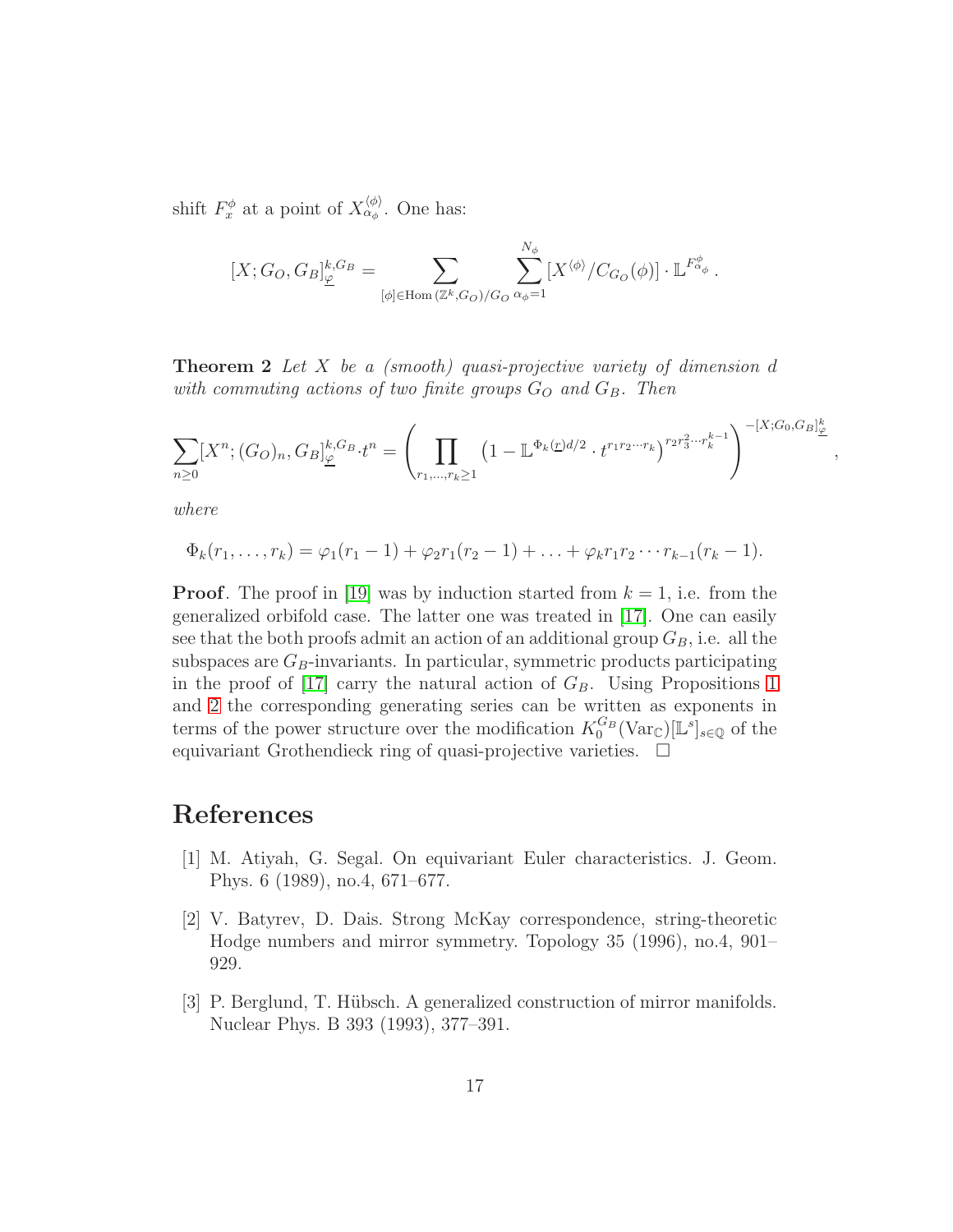- <span id="page-17-12"></span><span id="page-17-4"></span>[4] P. Berglund, M. Henningson. Landau-Ginzburg orbifolds, mirror symmetry and the elliptic genus. Nuclear Phys. B 433 (1995), 311–332.
- <span id="page-17-6"></span>[5] F. Bittner. The universal Euler characteristic for varieties of characteristic zero. Compos. Math. 140 (2004), no.4, 1011–1032.
- <span id="page-17-10"></span>[6] L. Borisov. Class of the affine line is a zero divisor in the Grothendieck ring. Preprint [arXiv:1412.6194.](http://arxiv.org/abs/1412.6194)
- <span id="page-17-2"></span>[7] S. Bouc. Burnside rings. In: Handbook of algebra. Vol. 2. Edited by M. Hazewinkel. North-Holland, Amsterdam, 2000, 741–804.
- [8] J. Bryan, J. Fulman. Orbifold Euler characteristics and the number of commuting m-tuples in the symmetric groups. Ann. Comb. 2 (1998), no.1, 1–6.
- <span id="page-17-9"></span>[9] J. Bryan, A. Morrison. Motivic classes of commuting varieties via power structures. J. Algebraic Geom. 24 (2015), no.1, 183–199.
- <span id="page-17-1"></span><span id="page-17-0"></span>[10] L. Dixon, J. Harvey, C. Vafa, E. Witten. Strings on orbifolds. I. Nuclear Phys. B 261 (1985), 678–686.
- <span id="page-17-5"></span>[11] L. Dixon, J. Harvey, C. Vafa, E. Witten. Strings on orbifolds. II. Nuclear Phys. B 274 (1986), 285–314.
- [12] W. Ebeling, S.M. Gusein-Zade. Orbifold zeta functions for dual invertible polynomials. To appear in Proc. Edinb. Math. Soc. (2). ArXiv 1407.0154.
- <span id="page-17-11"></span><span id="page-17-8"></span>[13] T. de Fernex, E. Lupercio, T. Nevins, B. Uribe. Stringy Chern classes of singular varieties. Adv. Math. 208 (2007), no.2, 597–621.
- <span id="page-17-3"></span>[14] E. Gorsky. Adams operations and power structures. Mosc. Math. J. 9 (2009), no.2, 305–323.
- [15] S.M. Gusein-Zade, I. Luengo, A. Melle-Hern´andez. A power structure over the Grothendieck ring of varieties. Math. Res. Lett. 11 (2004), 49– 57.
- <span id="page-17-7"></span>[16] S.M. Gusein-Zade, I. Luengo, A. Melle-Hernández. Power structure over the Grothendieck ring of varieties and generating series of Hilbert schemes of points. Michigan Math. J. 54 (2006), no.2, 353–359.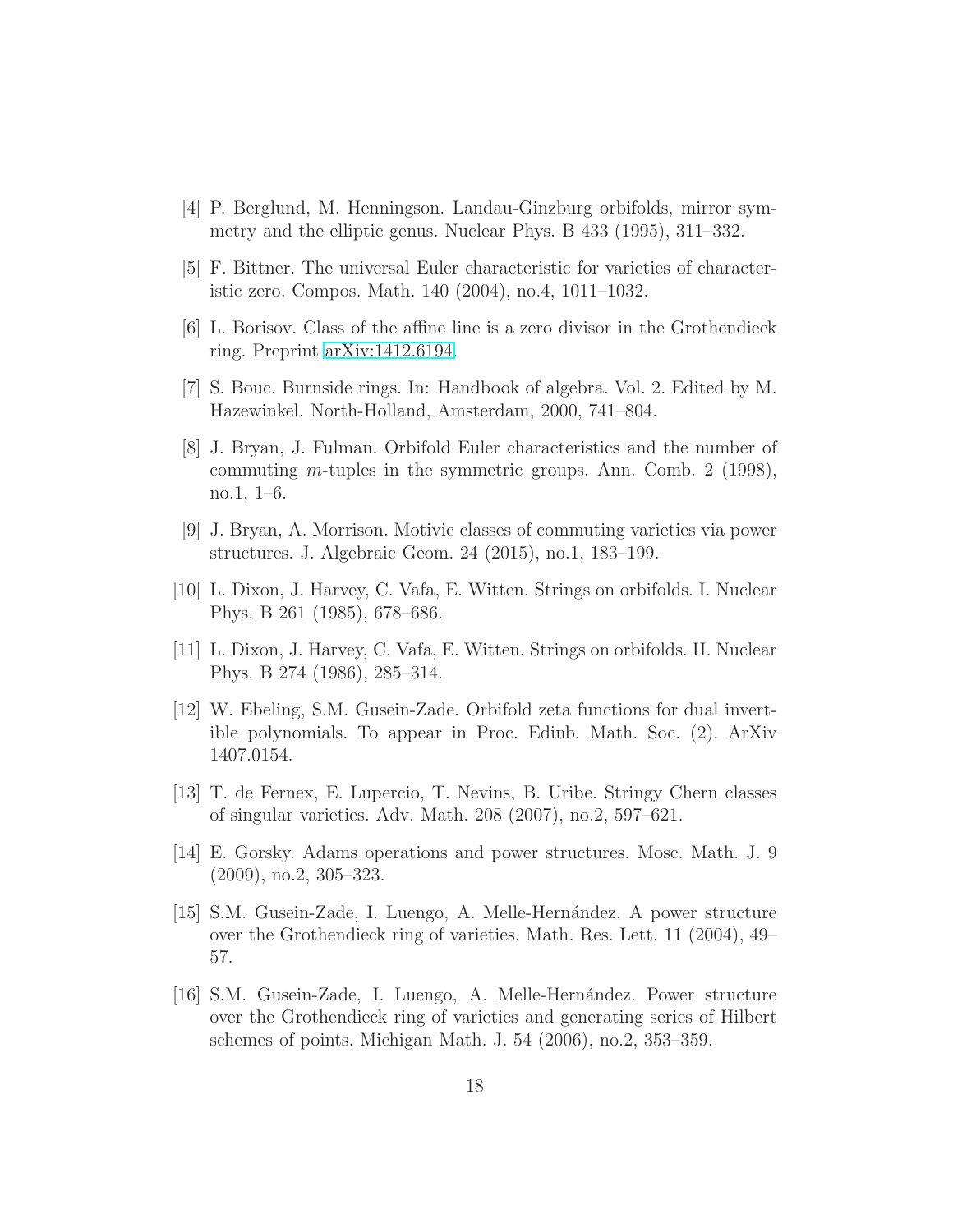- <span id="page-18-1"></span>[17] S.M. Gusein-Zade, I. Luengo, A. Melle-Hern´andez. On the power structure over the Grothendieck ring of varieties and its applications. Proc. Steklov Inst. Math. 258 (2007), no.1, 53–64.
- <span id="page-18-6"></span>[18] S.M. Gusein-Zade, I. Luengo, A. Melle-Hern´andez. On an equivariant version of the zeta function of a transformation. Arnold Math. J. 1 (2015), no.2, 127–140.
- <span id="page-18-2"></span>[19] S.M. Gusein-Zade, I. Luengo, A. Melle-Hernández. Higher order generalized Euler characteristics and generating series. J. Geom. Phys. 95 (2015), 137–143.
- <span id="page-18-8"></span>[20] Y. Ito, M. Reid. The McKay correspondence for finite subgroups of  $SL(3,\mathbb{C})$ . In: Higher-dimensional complex varieties (Trento, 1994), 221– 240, de Gruyter, Berlin, 1996.
- <span id="page-18-10"></span><span id="page-18-7"></span>[21] F. Hirzebruch, Th. Höfer. On the Euler number of an orbifold. Math. Ann. 286 (1990), no.1–3, 255–260.
- <span id="page-18-3"></span>[22] M. Kapranov. The elliptic curve in the S-duality theory and Eisenstein series for Kac–Moody groups. ArXiv [math.AG/0001005.](http://arxiv.org/abs/math/0001005)
- <span id="page-18-9"></span>[23] I.G. Macdonald. The Poincar´e polynomial of a symmetric product, Proc. Cambridge Philos. Soc. 58 (1962), 563–568.
- [24] J. Mazur. Rationality of motivic zeta functions for curves with finite abelian group actions. J. Pure Appl. Algebra 217 (2013), no.7, 1335– 1349.
- <span id="page-18-11"></span><span id="page-18-5"></span>[25] J.P. Serre. Les espaces fibr´es alg´ebriques. In: Seminaire C. Chevalley, 2e année: 1958. Anneaux de Chow et applications, 1-37.
- [26] R.P. Stanley. Enumerative Combinatorics. Vol.2. Cambridge Studies in Advanced Mathematics 62, 1999.
- <span id="page-18-0"></span>[27] T. tom Dieck. Transformation groups and representation theory. Lecture Notes in Mathematics, 766, Springer, Berlin, 1979.
- <span id="page-18-4"></span>[28] H. Tamanoi. Generalized orbifold Euler characteristic of symmetric products and equivariant Morava K-theory. Algebr. Geom. Topol. 1 (2001), 115–141.